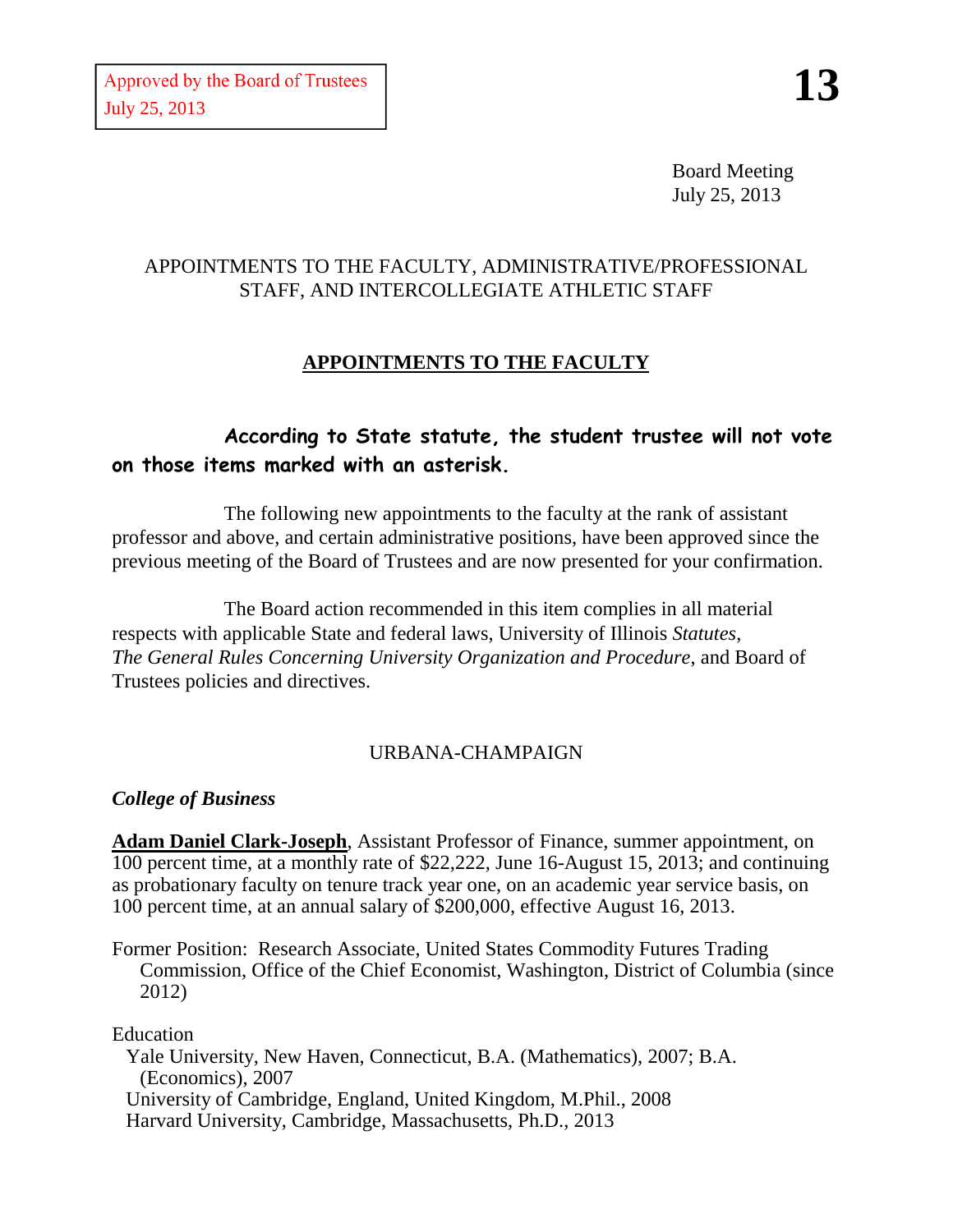**\*Gary William Hecht**, Associate Professor of Accountancy, summer appointment, on 100 percent time, at a monthly rate of \$24,667, June 16-August 15, 2013; and continuing on indefinite tenure, on an academic year service basis, on 100 percent time, at an annual salary of \$222,000, effective August 16, 2013; and PricewaterhouseCoopers LLP Fellow in Accountancy, Department of Accounting, non-tenured, on an academic year service basis, with an increment of \$7,500, effective August 16, 2013, for a total salary of \$229,500.

Former Position: Assistant Professor, School of Business, University of Wisconsin-Madison (since 2011)

Education

Illinois State University, Normal, B.S., 1995 University of Illinois at Urbana-Champaign, Ph.D., 2005

**Dana Kiku**, Assistant Professor of Finance, summer appointment, on 100 percent time, at a monthly rate of \$23,333, June 16-August 15, 2013; and continuing as probationary faculty on tenure track year three, on an academic year service basis, on 100 percent time, at an annual salary of \$210,000, effective August 16, 2013.

Former Position: Assistant Professor, Department of Finance, University of Pennsylvania, Philadelphia (since 2007)

Education

National Technical University of Ukraine, M.S. (Applied Mathematics), 1997 Duke University, Durham, North Carolina, M.A. (Economics), 2002; Ph.D., 2007

**Seung Hyun Koo, Assistant Professor of Accountancy, summer appointment, on 100** percent time, at a monthly rate of \$21,833, June 26-August 15, 2013; and continuing as probationary faculty on tenure track year one, on an academic year service basis, on 100 percent time, at an annual salary of \$196,500, effective August 16, 2013.

Former Position: Graduate Assistant, J.M. Tull School of Accounting, University of Georgia, Athens (since 2007)

Education Korea University, Seoul, B.A., 2001 University of Georgia, Athens, M.Acc., 2008; Ph.D., 2013

**Denise Lewin Loyd**, Associate Professor of Business Administration, summer appointment, on 100 percent time, at a monthly rate of \$18,333, June 16-August 15, 2013; and continuing as Q probationary faculty, on an academic year service basis, on 100 percent time, at an annual salary of \$165,000, for five years effective August 16, 2013.

Former Position: Sloan School Career Development Chair (since 2007), and Associate Professor of Organization Studies (since 2012), Massachusetts Institute of Technology, Cambridge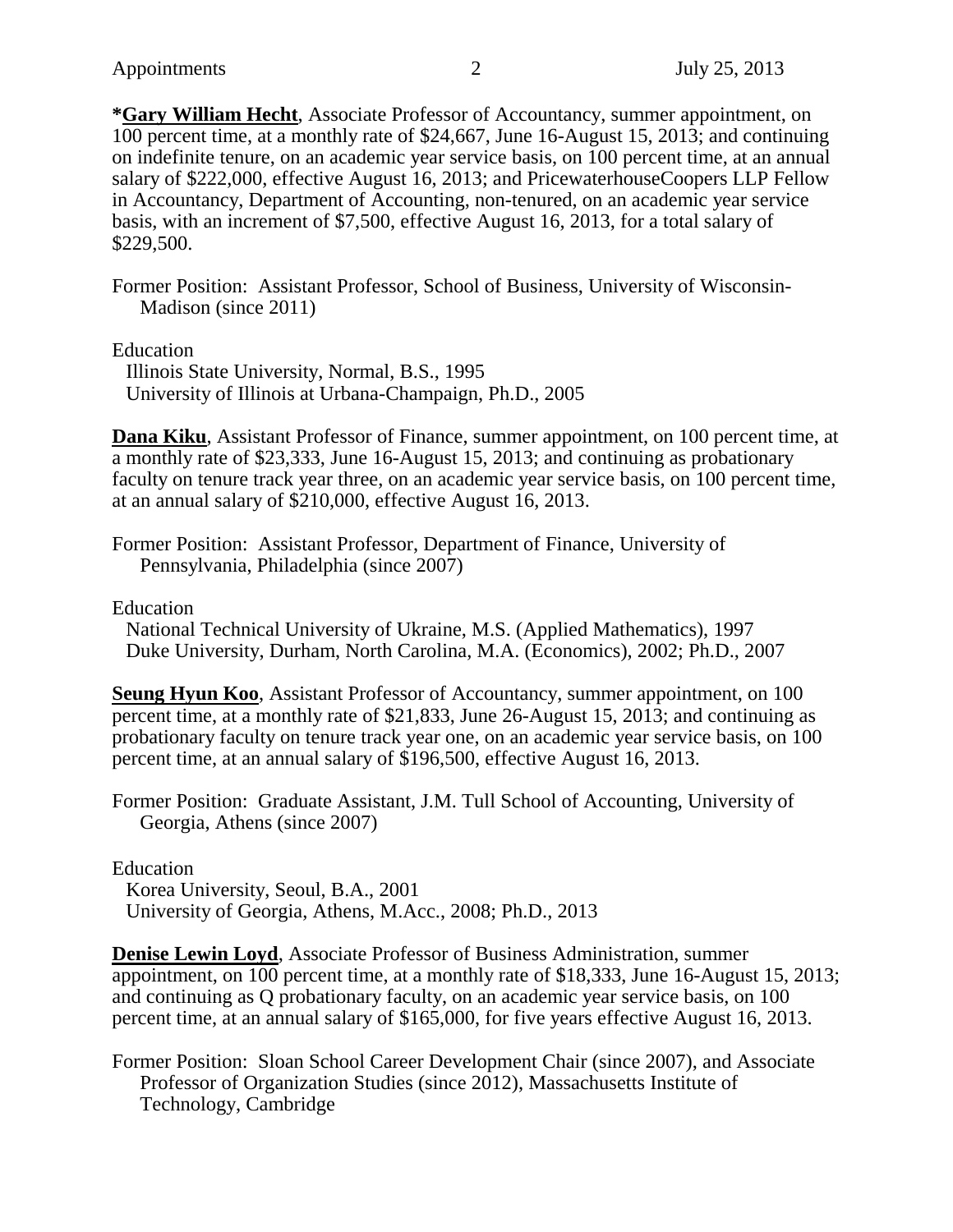Education University of Miami, Coral Gables, Florida, B.S. (Civil Engineering), 1992; B.S. (Architectural Engineering), 1992 Massachusetts Institute of Technology, Cambridge, M.S., 1994 Northwestern University, Evanston, Illinois, Ph.D., 2005

**David Molitor**, Assistant Professor of Finance, summer appointment, on 100 percent time, at a monthly rate of \$21,111, June 16-August 15, 2013; and continuing as probationary faculty on tenure track year one, on an academic year service basis, on 100 percent time, at an annual salary of \$190,000, effective August 16, 2013.

Former Position: Postdoctoral Fellow, Institute for Economic Policy Research, Stanford University, California (since 2012)

Education

University of Minnesota-Twin Cities, Minneapolis, B.S., 2007 Massachusetts Institute of Technology, Cambridge, Ph.D., 2012

### *College of Engineering*

**Dipanjan Pan**, Assistant Professor of Bioengineering, probationary faculty on tenure track year two, on an academic year service basis, on 100 percent time, at an annual salary of \$95,000, beginning August 16, 2013.

Former Position: Assistant Professor in Medicine, Research, Division of Cardiology, Washington University in Saint Louis, Missouri (since 2010)

Education

Vidyasagar University, West Bengal, India, B.S., 1995; M.S., 1997 Indian Institute of Technology, Kharagpur, Ph.D., 2002

### *College of Fine and Applied Arts*

**Kristin Romberg**, Assistant Professor, School of Art and Design, probationary faculty on tenure track year one, on an academic year service basis, on 100 percent time, at an annual salary of \$60,000, beginning August 16, 2013.

Former Position: Visiting Assistant Professor of Modern and Contemporary Art, The College of Wooster, Ohio (since 2012)

Education

University of Virginia, Charlottesville, B.A., 1997

Columbia University in the City of New York, New, York, M.A., 2003; M.Phil., 2004; Ph.D., 2010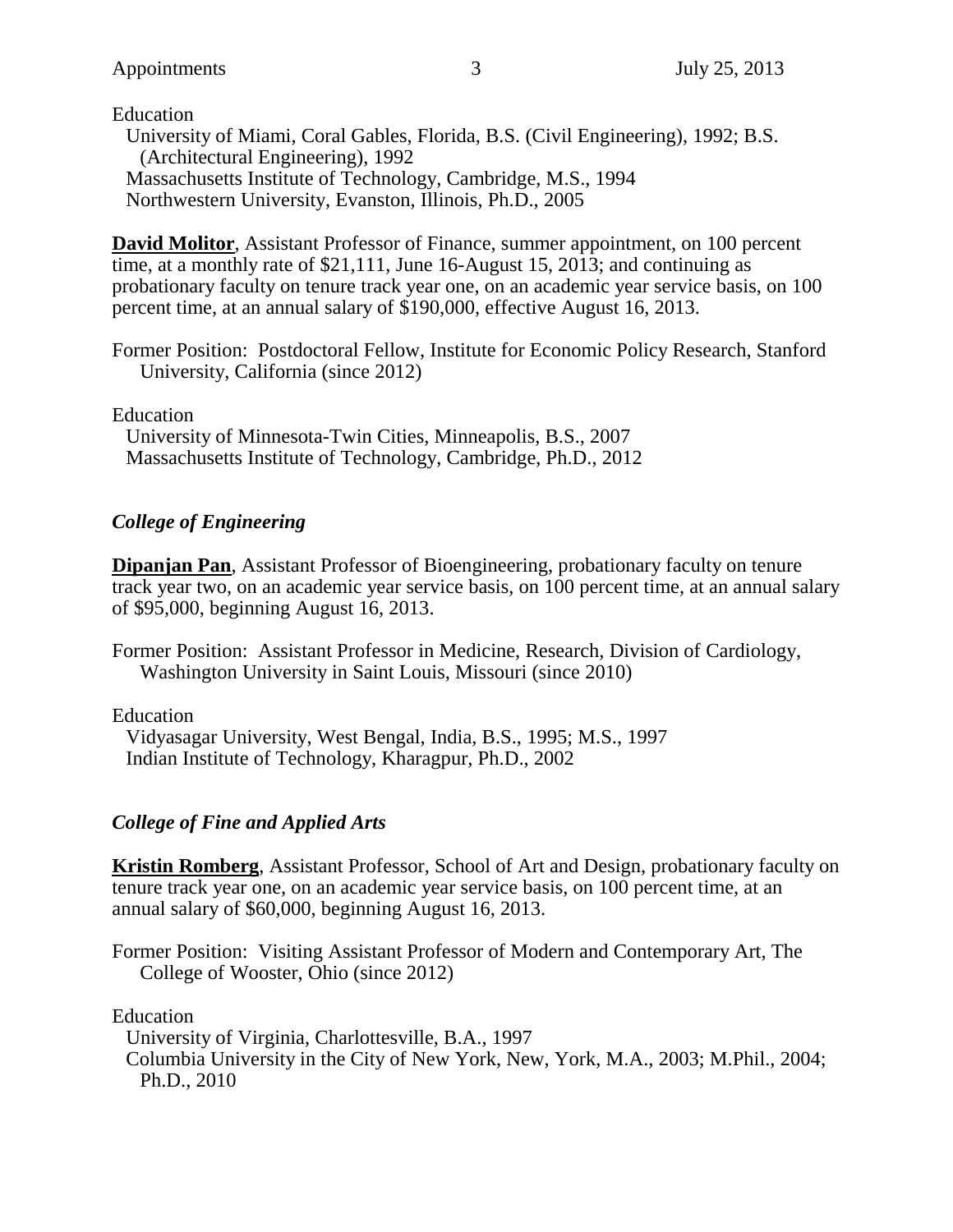### *College of Liberal Arts and Sciences*

**\*Kelly Allison Ritter**, Professor of English, on indefinite tenure, on an academic year service basis, on 100 percent time, at an annual salary of \$115,000, beginning August 16, 2013.

Former Position: Director of Composition (since 2008), and Professor of English (since 2012), University of North Carolina at Greensboro

Education

University of Iowa, Iowa City, B.A., 1991; M.F.A., 1994 University of Illinois at Chicago, Ph.D., 1997

## *College of Media*

**Amanda M. Ciafone**, Assistant Professor of Media and Cinema Studies, probationary faculty on tenure track year one, on an academic year service basis, on 100 percent time, at an annual salary of \$73,000, beginning August 16, 2013.

Former Position: Visiting Assistant Professor of Media and Cinema Studies, College of Media, University of Illinois at Urbana-Champaign (since 2012)

Education

Brown University, Providence, Rhode Island, B.A., 2000 Yale University, New Haven, Connecticut, M.A., 2003; Ph.D., 2009

**\*Stephanie Lynne Craft**, Associate Professor of Journalism, on indefinite tenure, on an academic year service basis, on 100 percent time, at an annual salary of \$83,500, beginning August 16, 2013; and Associate Professor, Institute of Communications Research, non-tenured, on an academic year service basis, on zero percent time, nonsalaried, beginning August 16, 2013, for a total salary of \$83,500.

Former Position: Associate Professor (since 2005), and Faculty Chair (since 2011), School of Journalism, University of Missouri-Columbia

Education

Washington University in Saint Louis, Missouri, B.A., 1986 University of Missouri-Columbia, M.A., 1990 Stanford University, California, Ph.D., 2000

**Sela Sar**, Associate Professor of Advertising, Q probationary faculty, on an academic year service basis, on 100 percent time, at an annual salary of \$79,500, for four years, beginning August 16, 2013; and Associate Professor, Institute of Communications Research, non-tenured, on an academic year service basis, on zero percent time, nonsalaried, beginning August 16, 2013, for a total salary of \$79,500.

Former Position: Associate Professor, Greenlee School of Journalism and Communication, Iowa State University, Ames (since 2012)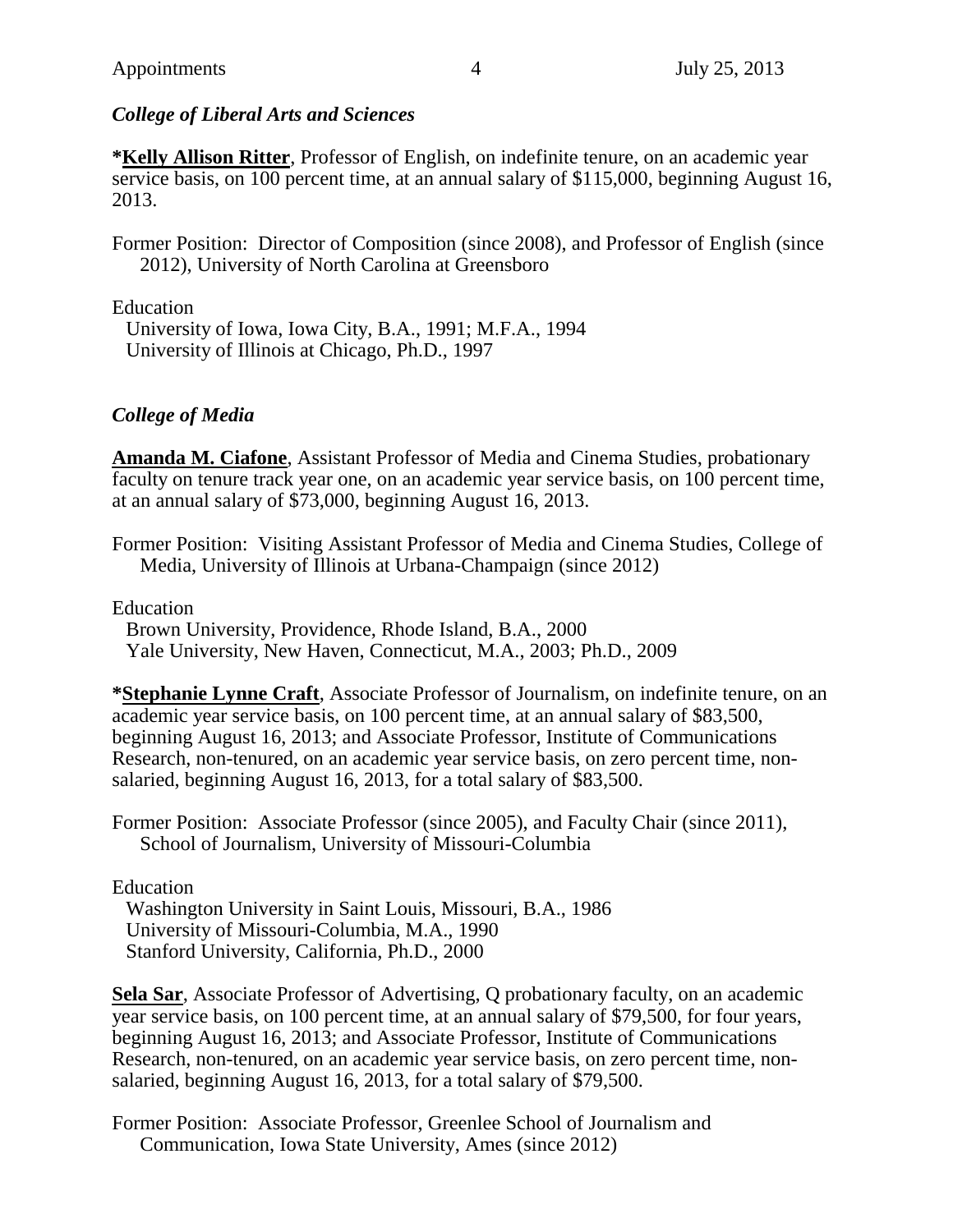#### Education

University of Minnesota-Twin Cities, Minneapolis, B.A., 1999; M.A., 2003; Ph.D., 2006

**\*Kevin R. Wise**, Associate Professor of Advertising, on indefinite tenure, on an academic year service basis, on 100 percent time, at an annual salary of \$83,500, beginning August 16, 2013; and Associate Professor, Institute of Communications Research, non-tenured, on an academic year service basis, on zero percent time, nonsalaried, beginning August 16, 2013, for a total salary of \$83,500.

Former Position: Co-Director of Psychological Research on Information and Media Effects Lab (PRIME) (since 2004), and Associate Professor of Strategic Communication (since 2010), University of Missouri-Columbia

#### Education

Indiana University Bloomington, B.G.S., 1997; M.A., 2001 Stanford University, California, Ph.D., 2004

### *University Library*

**Erin E. Kerby**, Assistant Professor of Library Administration, University Library, probationary faculty on initial/partial term appointment, on a twelve-month service basis, on 100 percent time, at an annual salary of \$55,000, beginning June 16, 2013; and continuing as probationary faculty on tenure track year one, on a twelve-month service basis, on 100 percent time, at an annual salary of \$55,000, effective August 16, 2013. Ms. Kerby was also appointed as Veterinary Medicine and Life Sciences Librarian, University Library, non-tenured, on a twelve-month service basis, on zero percent time, non-salaried, beginning June 16, 2013, for a total salary of \$55,000.

Former Position: Special Projects Student Administrative Assistant, Taubman Health Sciences Library, University of Michigan-Ann Arbor (since 2011)

#### Education

Aquinas College, Grand Rapids, Michigan, B.A., 2002 University of Michigan-Ann Arbor, M.S.I., 2011

**Kelli Jean Trei**, Assistant Professor of Library Administration, University Library, probationary faculty on initial/partial term appointment, on a twelve-month service basis, on 100 percent time, at an annual salary of \$60,000, beginning July 16, 2013; and continuing as probationary faculty on tenure track year one, on a twelve-month service basis, on 100 percent time, at an annual salary of \$60,000, effective August 16, 2013. Ms. Trei will also be appointed as Biosciences Librarian, University Library, non-tenured, on a twelve-month service basis, on zero percent time, non-salaried, beginning July 16, 2013, for a total salary of \$65,000.

Former Position: Research Scientist III, Archer Daniels Midland Company, Decatur, Illinois (since 1999)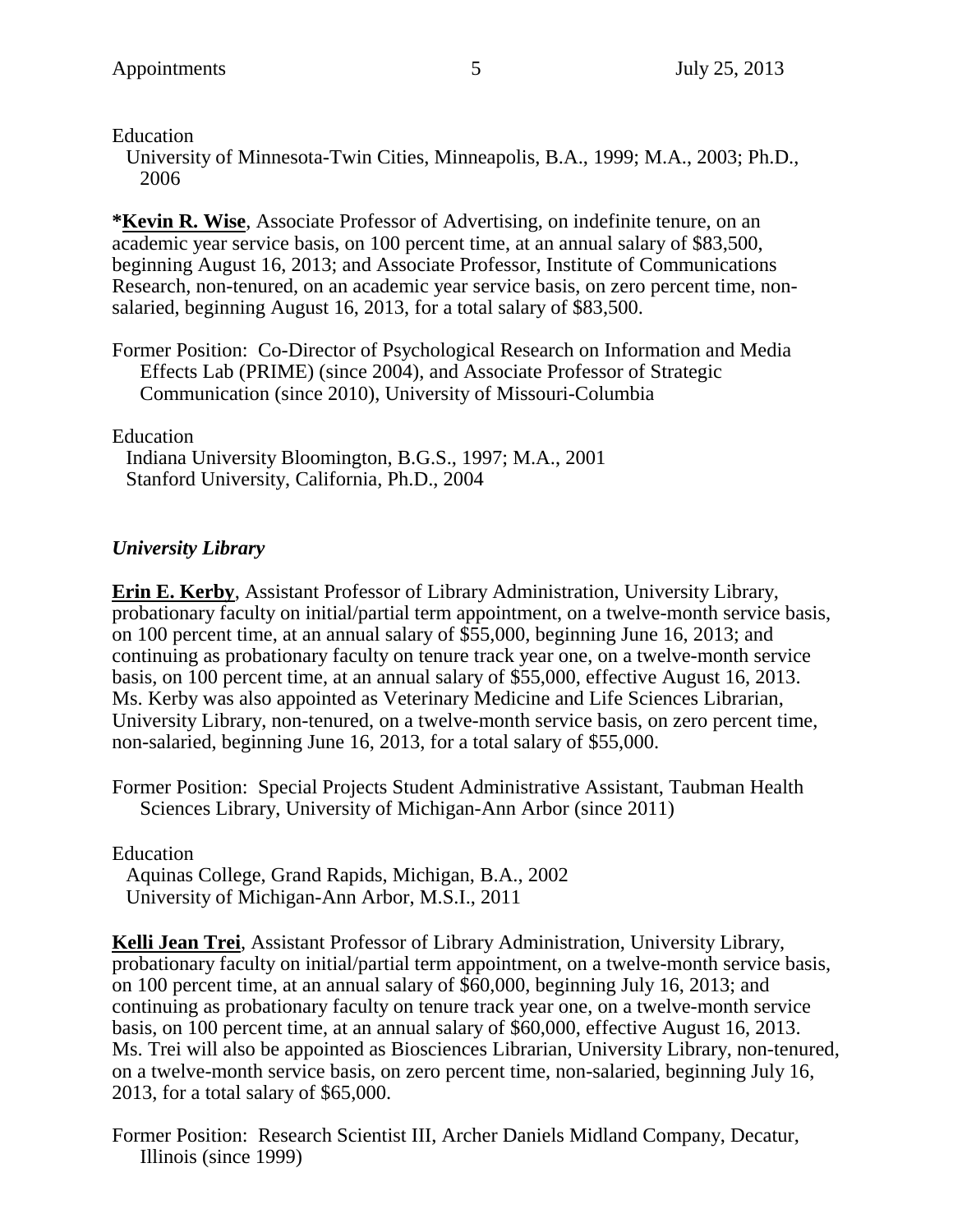Education

University of Illinois at Urbana-Champaign, B.S., 1999; M.S.L.I.S., 2012

**Christie Ann Wiley**, Assistant Professor of Library Administration, University Library, probationary faculty on initial/partial term appointment, on a twelve-month service basis, on 100 percent time, at an annual salary of \$63,000, beginning May 16, 2013; and continuing as probationary faculty on tenure track year one, on a twelve-month service basis, on 100 percent time, non-salaried, effective August 16, 2013. Ms. Wiley was also appointed as Engineering Research and Data Services Librarian, University Library, nontenured, on a twelve-month service basis, on zero percent time, non-salaried, beginning May 16, 2013, for a total salary of \$63,000.

Former Position: Librarian, National Oceanic and Atmospheric Administration Miami Regional Library, Florida (since 2008)

Education

Paine College, Augusta, Georgia, B.S., 1999 Florida State University, Tallahassee, M.S.L.I.S., 2007

*Emeriti Appointments*

**Michael B. Bragg**, Professor Emeritus of Aerospace Engineering, July 1, 2013

**Samuel N. Kamin**, Associate Professor Emeritus of Computer Science, June 16, 2013

**Gale E. Summerfield**, Associate Professor Emerita of Human and Community Development, June 1, 2013

**Marianne S. Winslett**, Research Professor Emerita of Computer Science, July 1, 2013

## *Out-of-Cycle Sabbatical:*

**Joseph J. Martocchio**, Professor, School of Labor and Employment Relations, sabbatical leave of absence, First semester 2013-14, at full pay. Professor Martocchio will develop conceptual models of the influence of self-regulatory activities (employee motivation) on complex tasks; and prepare and submit manuscripts to scholarly journals for publication.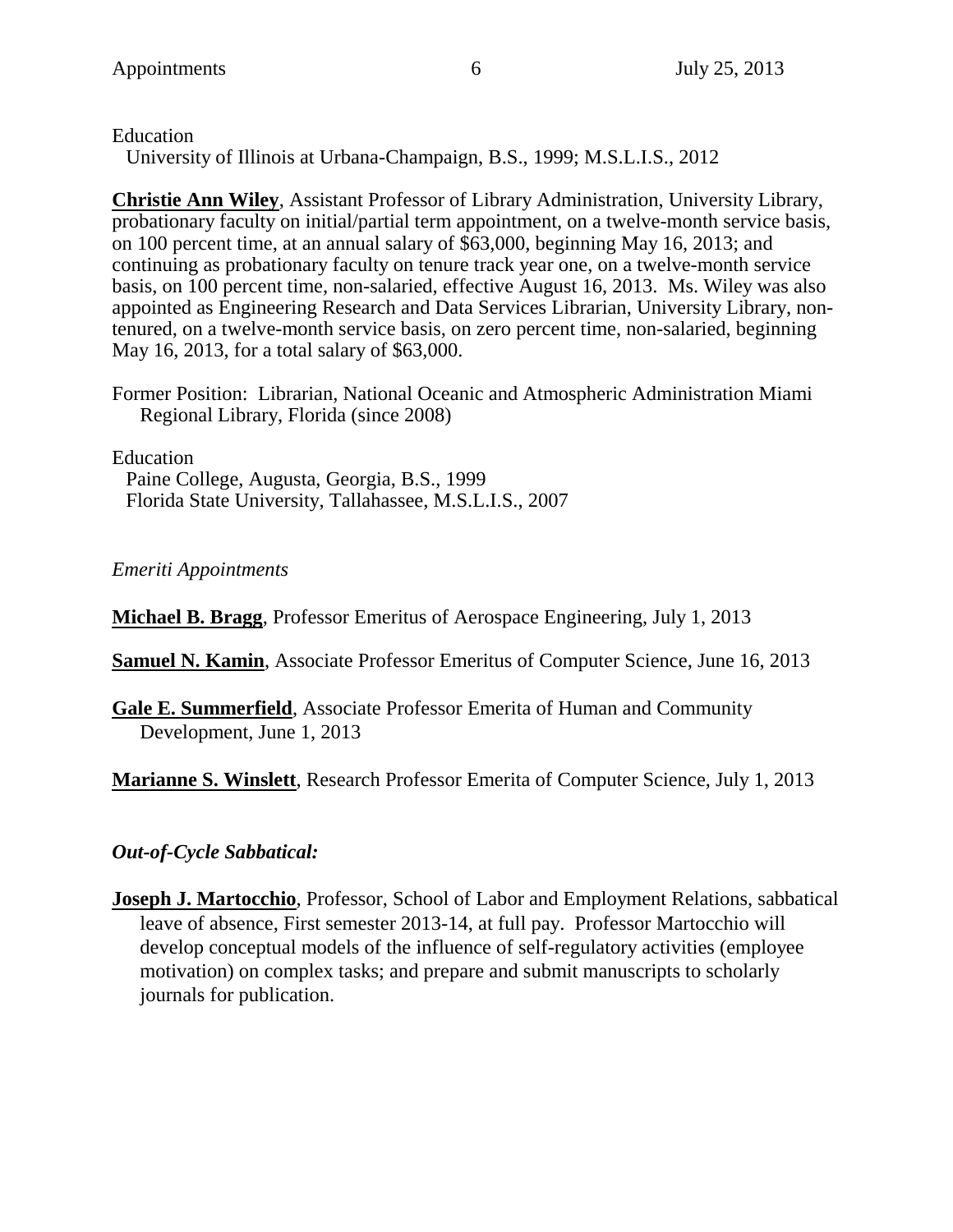### CHICAGO

## *College of Applied Health Science*

**Joanna Abraham**, Assistant Professor of Biomedical Health and Information Sciences, probationary faculty on tenure track year one, on an academic year service basis, on 100 percent time, at an annual salary of \$98,000, beginning August 16, 2013.

Former Position: Associate Research Scientist, Center for Cognitive Studies in Medicine and Public Health, The New York Academy of Medicine, New York (since 2012)

Education

SRM Easwari Engineering College, Chennai, India, B.S., 2001 The Pennsylvania State University, University Park, Ph.D., 2009

**Brian Ronald Grossman**, Assistant Professor of Disability and Human Development, probationary faculty on tenure track year one, on an academic year service basis, on 100 percent time, at an annual salary of \$82,000, beginning August 16, 2013.

Former Position: Assistant Professor, Department of Health Sciences (since 2010), Director, Undergraduate Program in Health Science (since 2010), and Director, Gerontology Program (since 2010), San Jose State University, California

Education

Rutgers the State University of New Jersey New Brunswick Campus, B.A., 2000 Harvard University, Cambridge, Massachusetts, Sc.M., 2002 University of California-San Francisco, Ph.D., 2009

## *College of Education*

**Nathan C. Phillips**, Assistant Professor of Curriculum and Instruction, probationary faculty on tenure track year one, on an academic year service basis, on 100 percent time, at an annual salary of \$70,000, beginning August 16, 2013.

Former Position: Research Assistant, Space Learning and Mobility (SLaM) Project (since 2009), and Graduate Student Capstone Mentor, Department of Teaching and Learning (since 2012), Vanderbilt University, Nashville, Tennessee

Education

Brigham Young University, Provo, Utah, B.A., 2002; M.A., 2007 Vanderbilt University, Nashville, Tennessee, Ph.D., 2013

**Rebecca Lindsay Woodard**, Assistant Professor of Curriculum and Instruction, probationary faculty on tenure track year one, on an academic year service basis, on 100 percent time, at an annual salary of \$70,000, beginning August 16, 2013.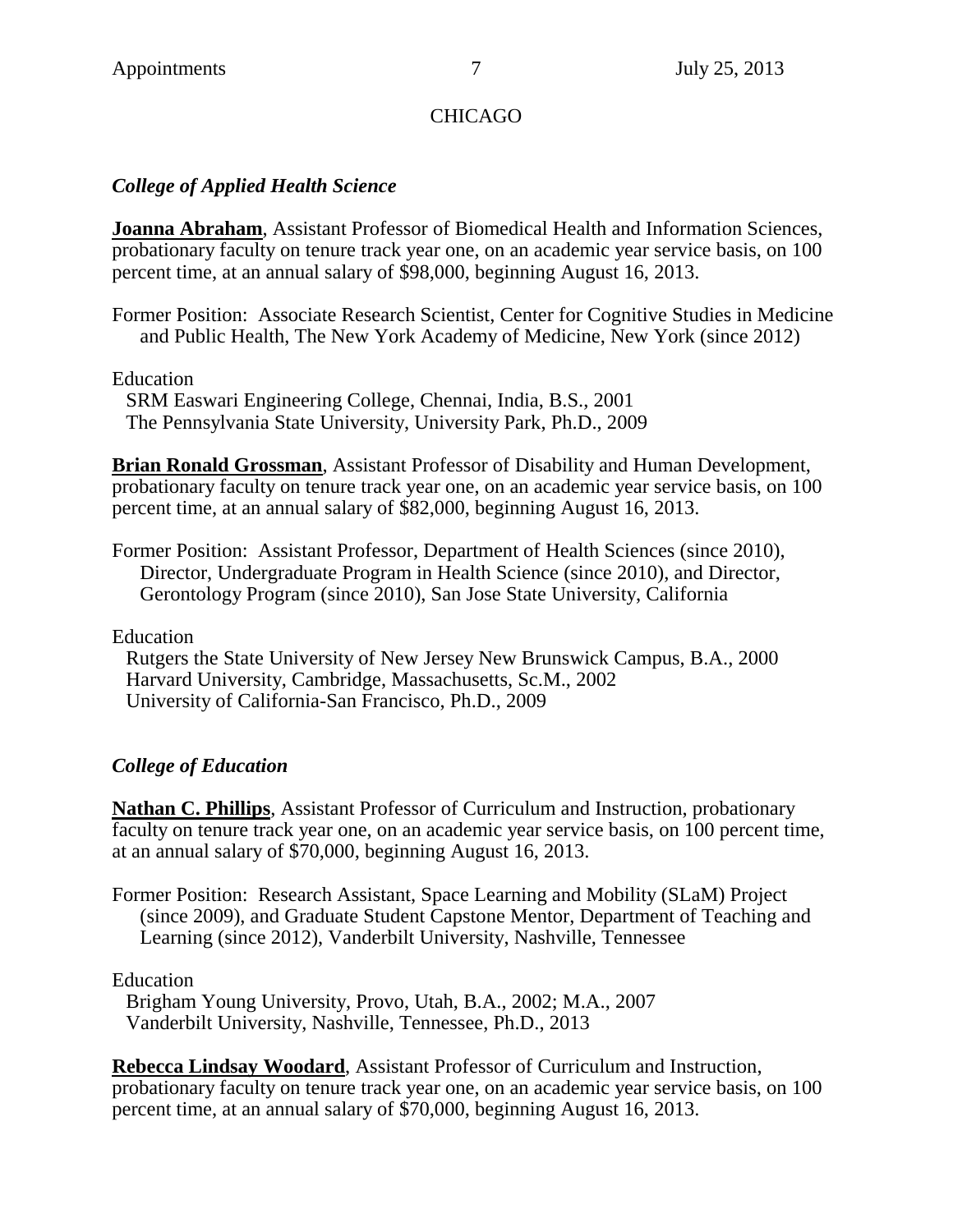Former Position: Research Assistant, Assess-As-You-Go Project, College of Education, University of Illinois at Urbana -Champaign (since 2010)

Education

University of Illinois at Urbana-Champaign, B.S., 2004; Ph.D., 2013 Pace University, New York, New York, M.S.T., 2006

#### *College of Liberal Arts and Sciences*

**Amy K. Bailey**, Assistant Professor of Sociology, summer appointment, on 100 percent time, at a monthly rate of \$9,222, July 1-August 15, 2013; and continuing as probationary faculty on tenure track year one, on an academic year service basis, on 100 percent time, at an annual salary of \$83,000, effective August 16, 2013.

Former Position: Assistant Professor of Sociology, Utah State University, Logan (since 2010)

Education

University of California-Santa Cruz, B.A., 1997 University of Washington, Seattle, M.A., 2004; Ph.D., 2008

**Ronak Kapadia**, Assistant Professor, Gender and Women's Studies Program, probationary faculty on tenure track year one, on an academic year service basis, on 100 percent time, at an annual salary of \$69,000, beginning August 16, 2013.

Former Position: University of California President's Postdoctoral Fellow, Department of Ethnic Studies, University of California-Riverside (since 2012)

Education

Stanford University, California, A.B., 2005 New York University, New York, M.A., 2008; Ph.D., 2012

**\*Marina B. Mogilner**, Associate Professor of History, on indefinite tenure, on an academic year service basis, on 100 percent time, at an annual salary of \$110,000, beginning August 16, 2013; and Edward and Marianna Thaden Chair in Russian and East European Intellectual History, Department of History, non-tenured, on an academic year service basis, on zero percent time, non-salaried, beginning August 16, 2013, for a total salary of \$110,000.

Former Position: Lecturer (since 2000), and Academic Director (since 2008), Center for Jewish History and Culture, Kazan State University, Russia; and Deputy Director, Center for the Study of Nationalism and Empire, Kazan, Russia (since 2010)

Education

Kazan State University, Russia, B.A., 1993 Central European University, Budapest, Hungary, M.A., 1995 Rutgers the State University of New Jersey New Brunswick Campus, Ph.D., 2000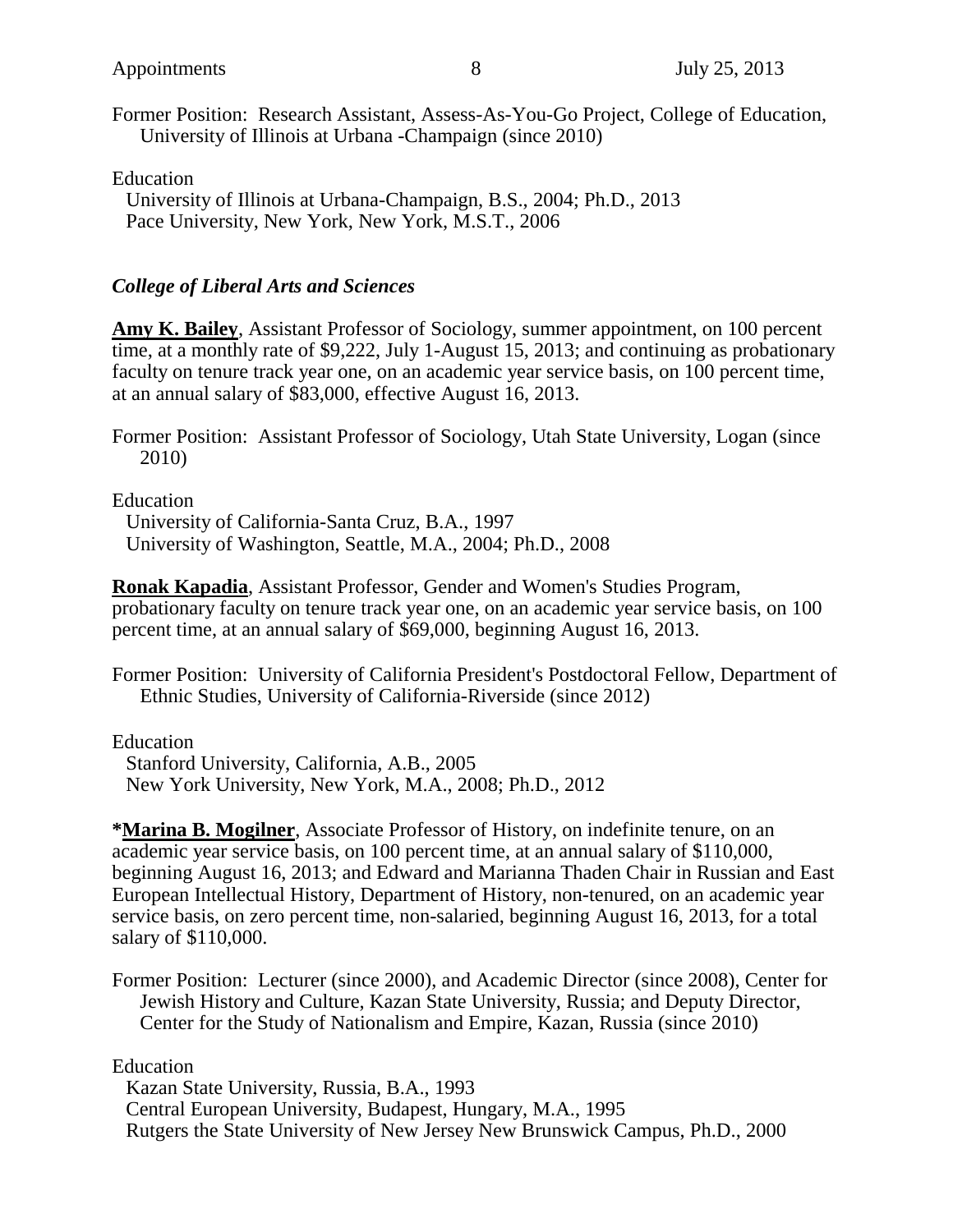**\*Heidi M. Schlipphacke**, Associate Professor of Germanic Studies, summer appointment, on 100 percent time, at a monthly rate of \$8,555, July 1-August 15, 2013; and continuing on indefinite tenure, on an academic year service basis, on 100 percent time, at an annual salary of \$77,000, effective August 16, 2013.

Former Position: Associate Professor of German (since 2006), Director, German Program (since 2006), and Director, B.A. in International Studies/Accelerated B.A./M.A. in International Studies (since 2011), Old Dominion University, Norfolk, Virginia

Education

Saint John's College, Annapolis, Maryland, B.A., 1988 University of Washington, Seattle, M.A., 1993; Ph.D., 1999

**Karen Underhill**, Assistant Professor of Slavic and Baltic Languages and Literatures, summer appointment, on 100 percent time, at a monthly rate of \$7,778, July 16-August 15, 2013; and continuing as probationary faculty on tenure track year one, on an academic year service basis, on 100 percent time, at an annual salary of \$70,000, effective August 16, 2013.

Former Position: Visiting Lecturer of Slavic and Baltic Languages and Literatures, College of Liberal Arts and Sciences, University of Illinois at Chicago (since 2012)

Education University of Michigan-Ann Arbor, B.A., 1991 University of Chicago, Illinois, M.A., 2001; Ph.D., 2011

**Katherine Marie Zinsser**, Assistant Professor of Psychology, summer appointment, on 100 percent time, at a monthly rate of \$8,333, July 16-August 15, 2013; and continuing as probationary faculty on tenure track year one, on an academic year service basis, on 100 percent time, at an annual salary of \$75,000, effective August 16, 2013.

Former Position: Laboratory Coordinator, Child Development Laboratory, George Mason University, Fairfax, Virginia (since 2010)

Education

Smith College, Northampton, Massachusetts, B.A., 2005 George Mason University, Fairfax, Virginia, M.A., 2010; Ph.D., 2013

## *College of Medicine at Chicago*

**Khaled Abdelhady**, Assistant Professor of Surgery, College of Medicine at Chicago, probationary faculty on tenure track year one, on a twelve-month service basis, on 51 percent time, at an annual salary of \$178,500, beginning December 16, 2012. Dr. Abdelhady will continue to serve as Physician Surgeon of Surgery, College of Medicine at Chicago, non-tenured, on a twelve-month service basis, on 33 percent time, at an annual salary of \$121,500, effective December 16, 2012; and Physician Surgeon, University of Illinois Hospital and Health Sciences System, Chicago, non-tenured, on a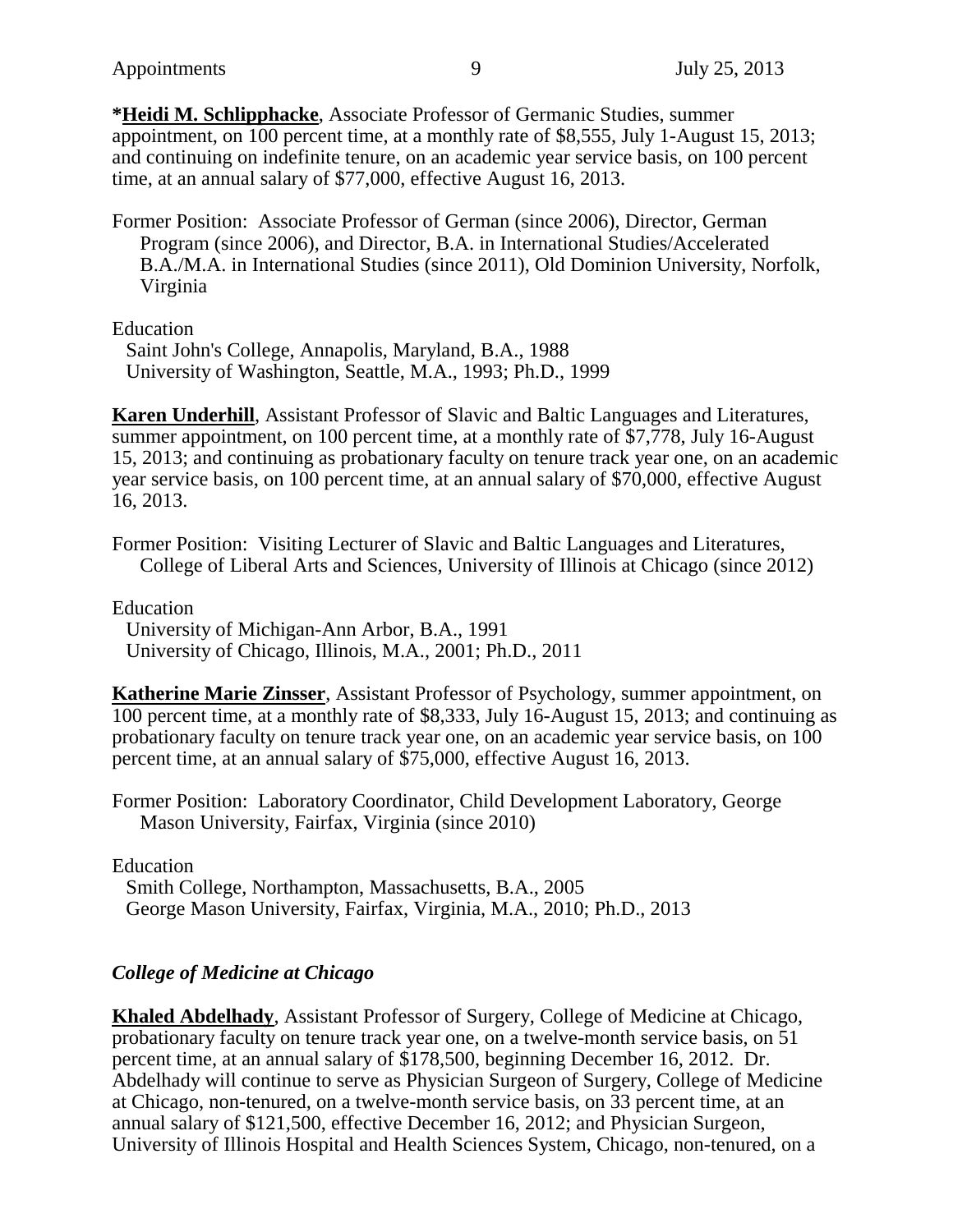twelve-month service basis, on 16 percent time, at an annual salary of \$50,000, effective August 16, 2012, for a total salary of \$350,000.

Former Position: Attending Cardiothoracic Surgeon (since 2008), Saint Mary Medical Center, Norwegian American Hospital, Mount Sinai Medical Center, and Advocate Illinois Masonic Medical Center, Chicago, Illinois; Visiting Assistant Professor of Clinical Surgery (since 2011), and Physician Surgeon (since 2011), Department of Surgery, University of Illinois College of Medicine at Chicago; and Physician Surgeon, University of Illinois Hospital and Health Sciences System, Chicago (since 2011)

Education

Cairo University, Giza, Egypt, M.M.B.Ch., 1992

**Rama Kamesh Bikkavilli**, Assistant Professor of Medicine, College of Medicine at Chicago, probationary faculty on initial/partial term appointment, on a twelve-month service basis, on 100 percent time, at an annual salary of \$80,000, beginning June 16, 2013.

Former Position: Instructor, Anschutz Medical Campus, University of Colorado, Aurora (since 2012)

Education

Acharya N.G. Ranga Agricultural University, Andhra Pradesh, India, B.Sc., 1997 University of Agricultural Sciences, Bangalore, India, M.Sc., 2000 The Chinese University of Hong Kong, China, Ph.D., 2005

**Amynah Pradhan**, Assistant Professor of Psychiatry, College of Medicine at Chicago, probationary faculty on tenure track year one, on a twelve-month service basis, on 51 percent time, at an annual salary of \$45,900, beginning March 1, 2013; Research Scientist in Psychiatry, College of Medicine at Chicago, non-tenured, on a twelve-month service basis, on 49 percent time, at an annual salary of \$44,100, beginning March 1, 2013; and Director of Peptide Research in Psychiatry, College of Medicine at Chicago, non-tenured, on a twelve-month service basis, with an administrative increment of \$10,000, beginning March 1, 2013, for a total salary of \$100,000.

Former Position: Postdoctoral Fellow, Chris Evans Laboratory, University of California-Los Angeles (since 2009)

Education

McGill University, Montreal, Quebec, Canada, B.Sc., 1997; Ph.D., 2005

### *College of Medicine at Peoria*

**\*Ai-Xuan Le Holterman**, Professor of Surgery, College of Medicine at Peoria, on indefinite tenure, on a twelve-month service basis, on 48 percent time, at an annual salary of \$60,000, beginning May 16, 2013. Dr. Holterman will continue to serve as Physician Surgeon in Surgery, College of Medicine at Peoria, non-tenured, on a twelve-month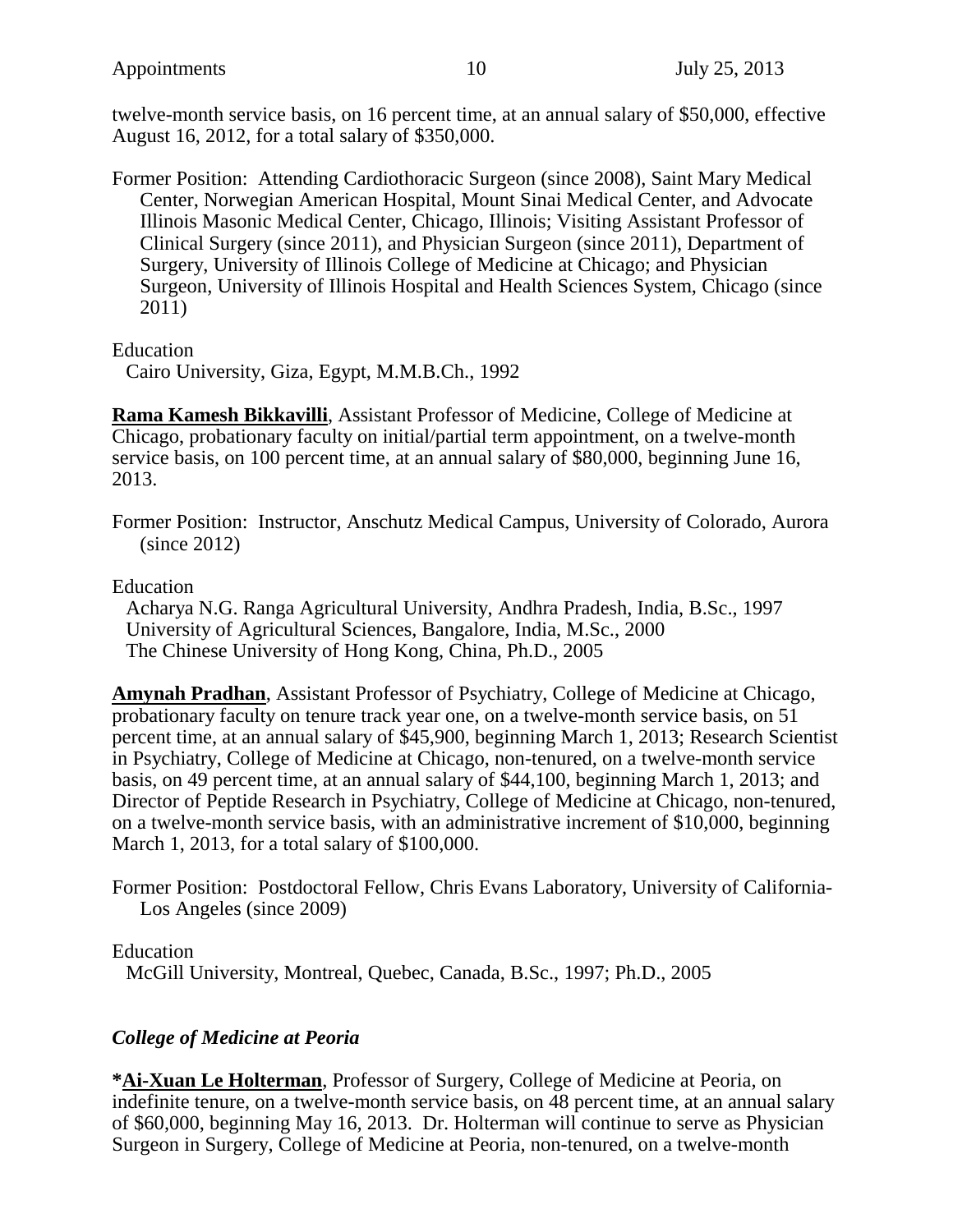service basis, on 52 percent time, at an annual salary of \$65,000, effective August 16, 2012, for a total salary of \$125,000.

Former Position: Visiting Professor (since 2011), and Physician Surgeon (since 2011), Department of Surgery, University of Illinois College of Medicine at Peoria; and Attending Pediatric Surgeon, Children's Hospital of Illinois, Peoria (since 2011)

Education

Texas Christian University, Fort Worth, B.A. (Biology), 1980; B.A. (Chemistry), 1980 University of Texas Southwestern Medical Center at Dallas, M.D., 1984

#### *School of Public Health*

**Rohan Dexter Jeremiah**, Assistant Professor, Division of Community Health Sciences, School of Public Health, probationary faculty on tenure track year one, on an academic year service basis, on 75 percent time, at an annual salary of \$57,750, beginning August 16, 2013; and Research Assistant Professor, Division of Community Health Sciences, School of Public Health, non-tenured, on an academic year service basis, on 25 percent time, at an annual salary of \$19,250, beginning August 16, 2013, for a total salary of \$77,000.

Former Position: Paul B. Cornely Scholar, Postdoctoral Fellow, Department of Health Behavior and Health Education, School of Public Health, University of Michigan-Ann Arbor (since 2012)

Education

Michigan State University, East Lansing, B.S., 1997 University of Michigan-Ann Arbor, M.P.H., 2006 University of South Florida, Tampa, Ph.D., 2012

**Jin Liu**, Assistant Professor, Division of Epidemiology and Biostatistics, School of Public Health, probationary faculty on tenure track year one, on an academic year service basis, on 65 percent time, at an annual salary of \$48,750, beginning August 16, 2013; and Research Assistant Professor, Division of Epidemiology and Biostatistics, School of Public Health, non-tenured, on an academic year service basis, on 35 percent time, at an annual salary of \$26,250, beginning August 16, 2013, for a total salary of \$75,000.

Former Position: Postdoctoral Associate, Department of Biostatistics, Yale University, New Haven, Connecticut (since 2011)

Education

Dalian University of Technology, Liaoning, China, B.A., 2004 University of Iowa, Iowa City, M.S., 2007; Ph.D., 2011

**Kristin Rankin**, Assistant Professor, Division of Epidemiology and Biostatistics, probationary faculty on tenure track year one, on an academic year service basis, on 65 percent time, at an annual salary of \$51,513, beginning August 16, 2013; and Research Assistant Professor, Division of Epidemiology and Biostatistics, non-tenured, on an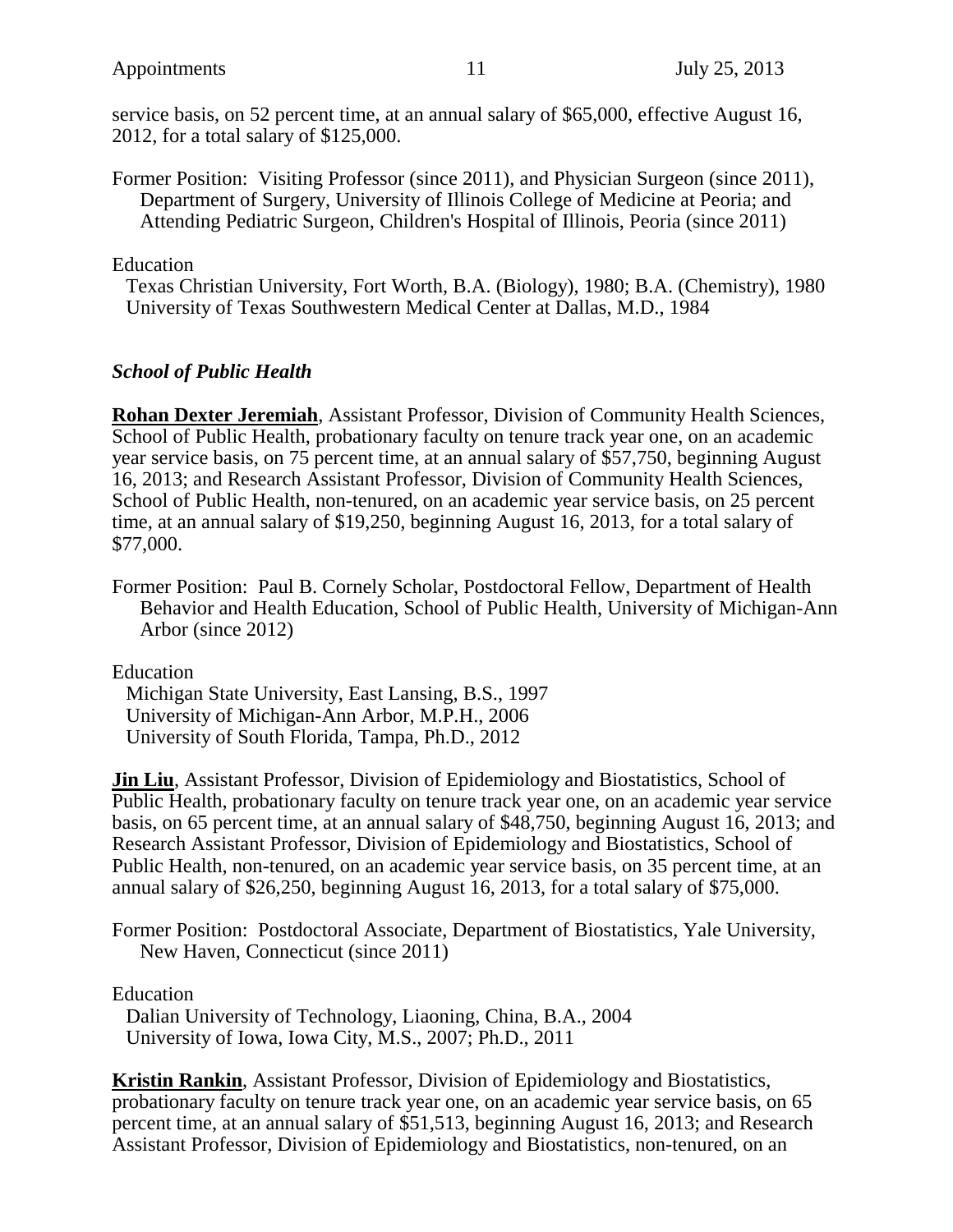academic year service basis, on 35 percent time, at an annual salary of \$27,738, beginning August 16, 2013, for a total salary of \$79,250.

Former Position: Research Assistant Professor, Division of Epidemiology and Biostatistics, School of Public Health, University of Illinois at Chicago (since 2010)

#### Education

Augustana College, Rock Island, Illinois, B.A., 2000 Emory University, Atlanta, Georgia, M.S.P.H., 2002 University of Illinois at Chicago, Ph.D., 2008

#### *University Library*

**Glenda Insua**, Assistant Professor and Reference and Liaison Librarian, University Library, probationary faculty on tenure track year one, on a twelve-month service basis, on 100 percent time, at an annual salary of \$54,000, beginning May 16, 2013.

Former Position: Instructor and Assistant Reference Instruction Librarian, University Library, University of Illinois at Chicago (since 2011)

Education

Denison University, Granville, Ohio, B.A., 1996 The Ohio State University Main Campus, Columbus, M.A., 2002 University of Michigan-Ann Arbor, M.S., 2006

#### *Emeriti Appointments*

**Cynthia R. Shanahan**, Professor Emerita of Curriculum and Instruction, August 16, 2013

**Timothy E. Shanahan**, Professor Emeritus of Curriculum and Instruction, August 16, 2013

**Mark A. Smylie**, Professor Emeritus of Educational Policy Studies, August 16, 2013

### *Out-of-Cycle Sabbatical:*

**Virginia E. Miller**, Associate Professor, Department of Art History, sabbatical leave of absence, Second semester 2013-14, at full pay. Professor Miller will complete research on the ancient Maya and on modern architecture in Yucatan; and write a monograph or article.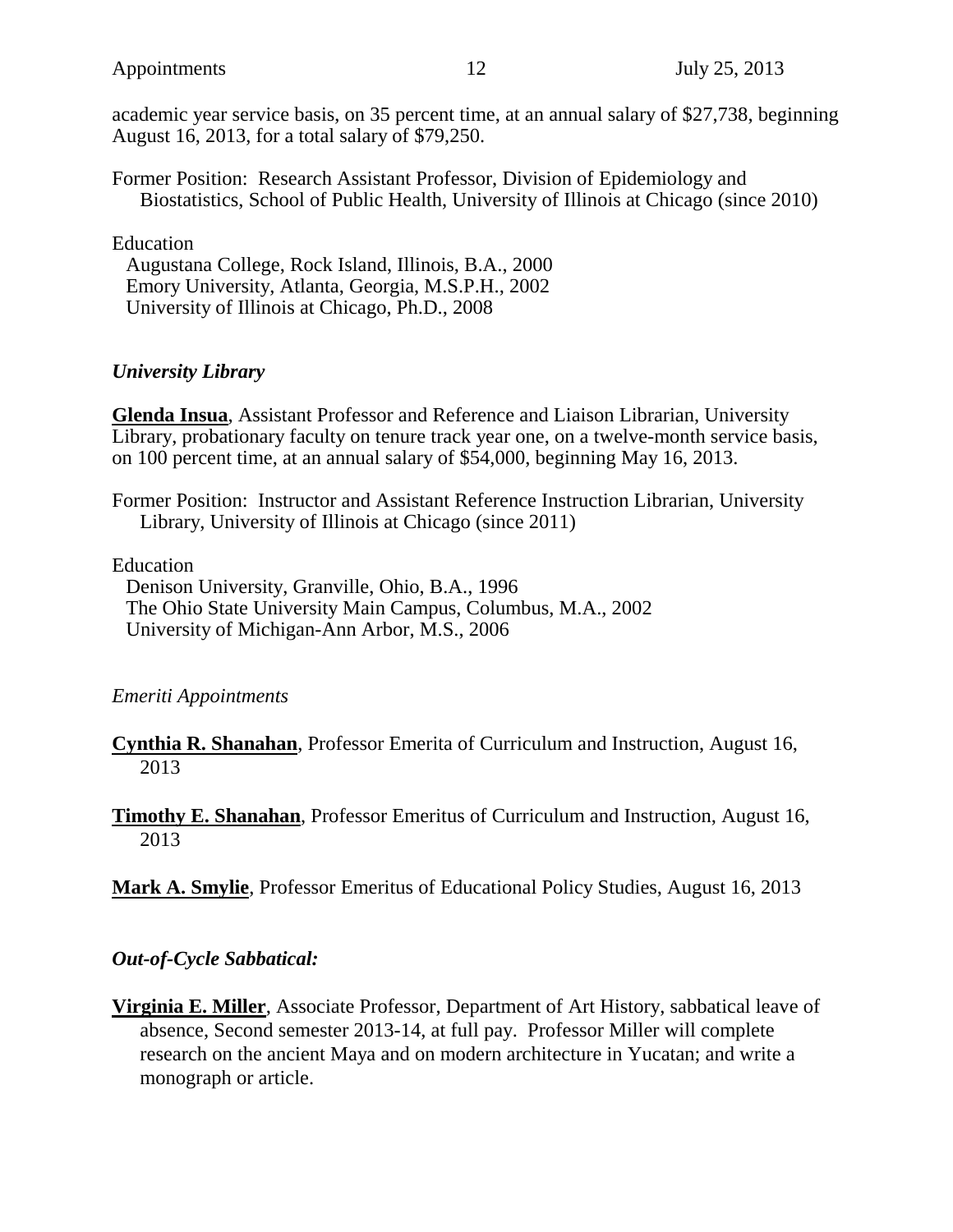#### SPRINGFIELD

#### *College of Education and Human Services*

**Ronda Jane Brown**, Assistant Professor of Teacher Education, summer appointment, on 100 percent time, at a monthly rate of \$5,889, July 16-August 15, 2013; and continuing as probationary faculty on tenure track year one, on an academic year service basis, on 100 percent time, at an annual salary of \$53,000, effective August 16, 2013.

Former Position: Associate Editor, Illinois Reading Council Journal, Normal (since 2002); Adjunct Professor, Millikin University, Decatur, Illinois (since 2008); and Adjunct Instructor, Department of Teacher Education, College of Education and Human Services, University of Illinois at Springfield (since 2011)

Education

Bradley University, Peoria, Illinois, B.S., 1988 University of Illinois at Urbana-Champaign, M.Ed., 1995; Ed.D., 2012

**Elissa Thomann Mitchell**, Assistant Professor of Human Services, summer appointment, on 67 percent time, at a monthly rate of \$2,944, July 1-August 15, 2013; and continuing as probationary faculty on tenure track year one, on an academic year basis, on 100 percent time, at an annual salary of \$53,000, beginning August 16, 2013.

Former Position: Director of Network and Outreach, Generations of Hope Development Corporation, Champaign, Illinois (since 2007)

Education

University of Evansville, Indiana, B.S., 2003 University of Illinois at Urbana-Champaign, M.S. (Human and Community Development), 2006; M.S.W. (Social Work), 2006; Ph.D., 2013

### **ADMINISTRATIVE/PROFESSIONAL APPOINTMENTS**

#### *Urbana-Champaign*

**Gregory S. Girolami**, Head of the Department of Chemistry, School of Chemical Sciences, College of Liberal Arts and Sciences, Urbana-Champaign, non-tenured, on an academic year service basis, with an administrative increment of \$7,700, beginning August 16, 2013. In addition, Dr. Girolami will receive an amount equal to two-ninths of his total academic year salary for two months of service during each summer of his appointment as Head (\$39,732 for Summer 2014). He will continue to hold the rank of Professor of Chemistry, School of Chemical Sciences, College of Liberal Arts and Sciences, on indefinite tenure, on an academic year service basis, on 100 percent time, at an annual salary of \$171,094, effective August 16, 2013; Alumni Research Scholar, Department of Chemistry, School of Chemical Sciences, College of Liberal Arts and Sciences, non-tenured, on zero percent time, with an increment of \$15,000, effective August 16, 2013; and Professor, Beckman Institute of Advanced Science and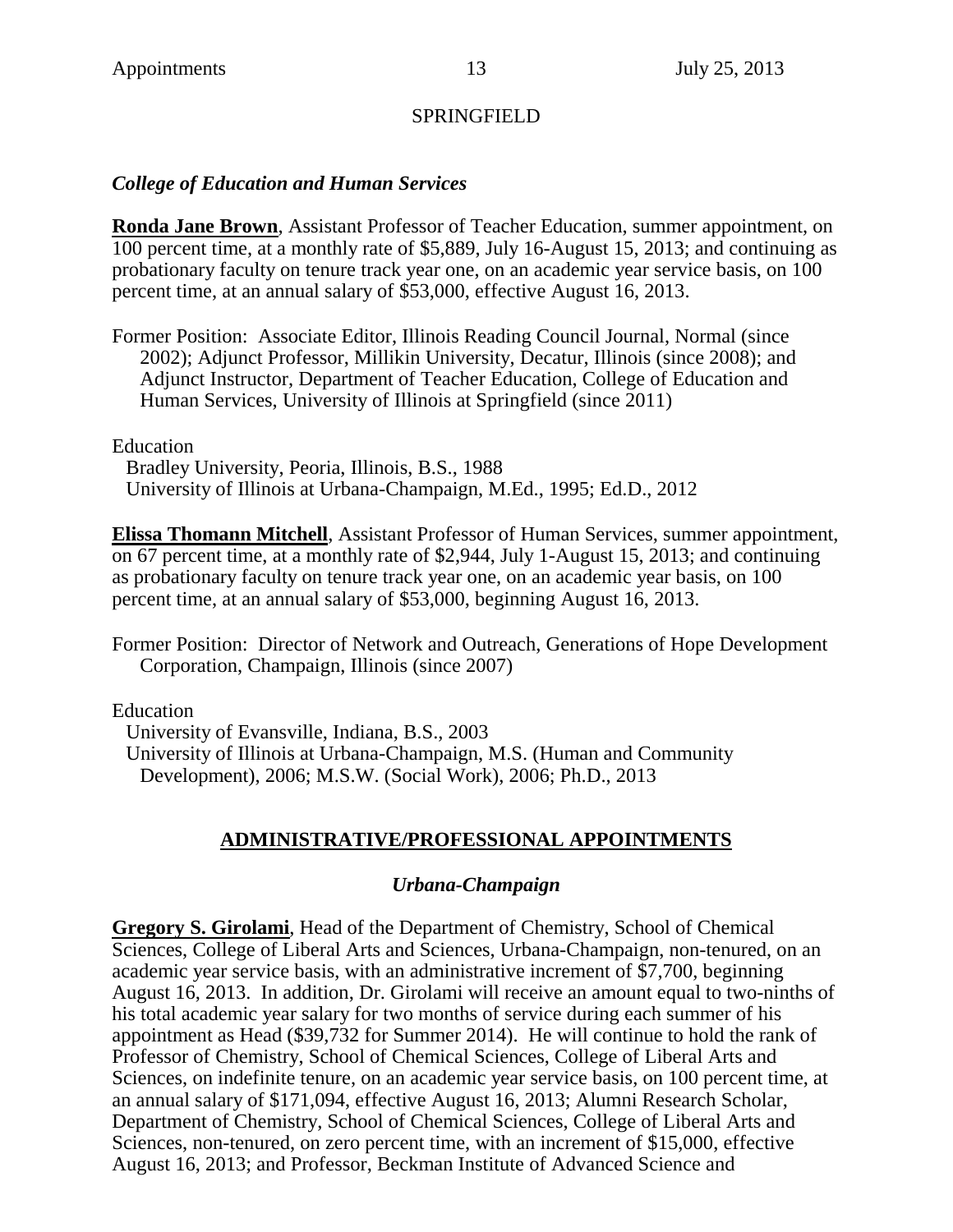Technology, Office of the Vice Chancellor for Research, non-tenured, on an academic year service basis, on zero percent time, non-salaried, effective August 16, 2013, for a total salary of \$233,526.

Former Position: Professor of Chemistry (since 1993), and Alumni Research Scholar (since 2012), School of Chemical Sciences, College of Liberal Arts and Sciences, and Professor, Beckman Institute of Advanced Science and Technology, Office of the Vice Chancellor for Research (since 2010), University of Illinois at Urbana-Champaign

Education

University of Texas at Austin, B.S. (Chemistry), 1977; B.S. (Physics), 1977 University of California-Berkeley, M.S., 1979; Ph.D., 1981

**Allan M. Stratman**, Executive Director of Facilities, Office of the Chancellor, Urbana-Champaign, non-tenured, on a twelve-month service basis, on 100 percent time, at an annual salary of \$192,000, beginning September 3, 2013.

Former Position: Executive Officer, Naval Facilities Engineering Command and Navy Region, Southwest, San Diego, California (since 2011)

Education

South Dakota State University, Brookings, B.S., 1985 University of Texas at Austin, M.S., 1994

#### *Chicago*

**Kyle Edwin Benoit**, Director of Perioperative Services, Division of Surgical Services, University of Illinois Hospital and Health Sciences System, Chicago, non-tenured, on a twelve-month service basis, on 100 percent time, at an annual salary of \$150,000, beginning July 29, 2013. Mr. Benoit was appointed to serve as Interim Director, nontenured, on a twelve-month service basis, with an administrative increment of \$38,000, beginning April 16, 2013.

Former Position: Director, Perioperative Business Operations, Division of Surgical Services, University of Illinois Hospital and Health Sciences System, Chicago (since 2012)

Education

University of Illinois at Chicago, B.S., 2008; M.H.A., 2010

**\*Christine Mary Dunford**, Director, School of Theatre and Music, College of Architecture, Design, and the Arts, Chicago, non-tenured, on an academic year service basis, with an administrative increment of \$10,000, beginning August 16, 2013. Dr. Dunford will also be appointed to the rank of Associate Professor of Theatre, School of Theatre and Music, College of Architecture, Design, and the Arts, on indefinite tenure, on an academic year service basis, on 100 percent time, at an annual salary of \$80,000, beginning August 16, 2013, for a total salary of \$90,000.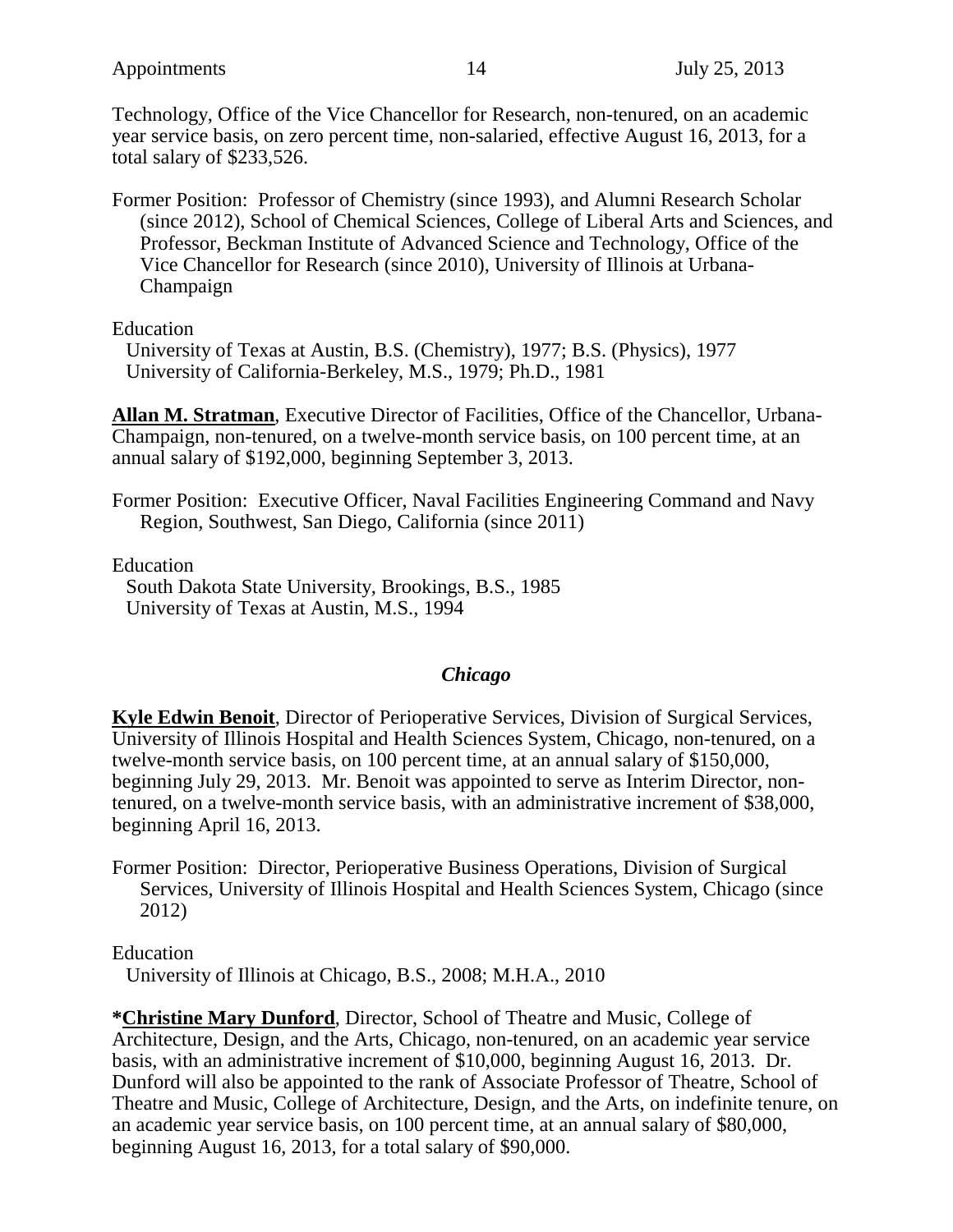Former Position: Clinical Associate Professor (since 2012), and Visiting Associate Chair (since 2012), Department of Theatre and Music, College of Architecture, Design and the Arts, University of Illinois at Chicago

Education

Northwestern University, Evanston, Illinois, B.S., 1987; Ph.D., 2009 University of Illinois at Chicago, M.A., 2001

**\*John Hickner**, Head of the Department of Family Medicine, College of Medicine at Chicago, non-tenured, on a twelve-month service basis, with an administrative increment of \$50,000, beginning July 26, 2013. Dr. Hickner was appointed to serve as Interim Head under the same conditions and salary arrangement beginning January 28, 2013. He will also be appointed to serve as Chief of Service, University of Illinois Hospital and Health Sciences System, Chicago, non-tenured, on a twelve-month service basis, with an administrative increment of \$30,000, beginning July 26, 2013. Dr. Hickner was appointed to serve as Interim Chief of Service under the same conditions and salary arrangement beginning March 16, 2013. He will be appointed to the rank of Professor of Family Medicine, College of Medicine at Chicago, on indefinite tenure, on a twelvemonth service basis, on 51 percent time, at an annual salary of \$150,000, beginning July 26, 2013; and continuing as Physician Surgeon in Family Medicine, College of Medicine at Chicago, non-tenured, on a twelve-month service basis, on 49 percent time, at an annual salary of \$145,000, effective January 28, 2013, for a total salary of \$375,000.

Former Position: Chairman, Department of Family Medicine, Cleveland Clinic, Ohio (since 2009); Professor of Medicine, Cleveland Clinic Lerner College of Medicine, Case Western Reserve University, Ohio (since 2011); Editor in Chief, Journal of Family Practice (since 2012); and Visiting Professor (since January 2013) and Physician Surgeon (since January 2013), Department of Family Medicine, University of Illinois College of Medicine at Chicago

Education

Saint John's University, Collegeville, Minnesota, B.A., 1971 Indiana University-Purdue University, Indianapolis, M.D., 1975 University of Michigan-Ann Arbor, M.Sc., 1995

**Imke Meyer**, Director, School of Literatures, Cultural Studies and Linguistics, College of Liberal Arts and Sciences, Chicago, non-tenured, on an academic year service basis, with an administrative increment of \$12,000, beginning August 16, 2013. Dr. Meyer will receive an amount equal to one-ninth of her base faculty salary for one and a half months service during each summer of her appointment as Director (\$20,000 for Summer 2013). She will continue to hold the rank of Professor of Germanic Studies, College of Liberal Arts and Sciences, on indefinite tenure, on an academic year service basis, on 100 percent time, at an annual salary of \$120,000, effective August 16, 2013.

Former Position: Professor, Department of German (since 2009), and Helen Herrmann Chair (since 2011), Bryn Mawr College, Pennsylvania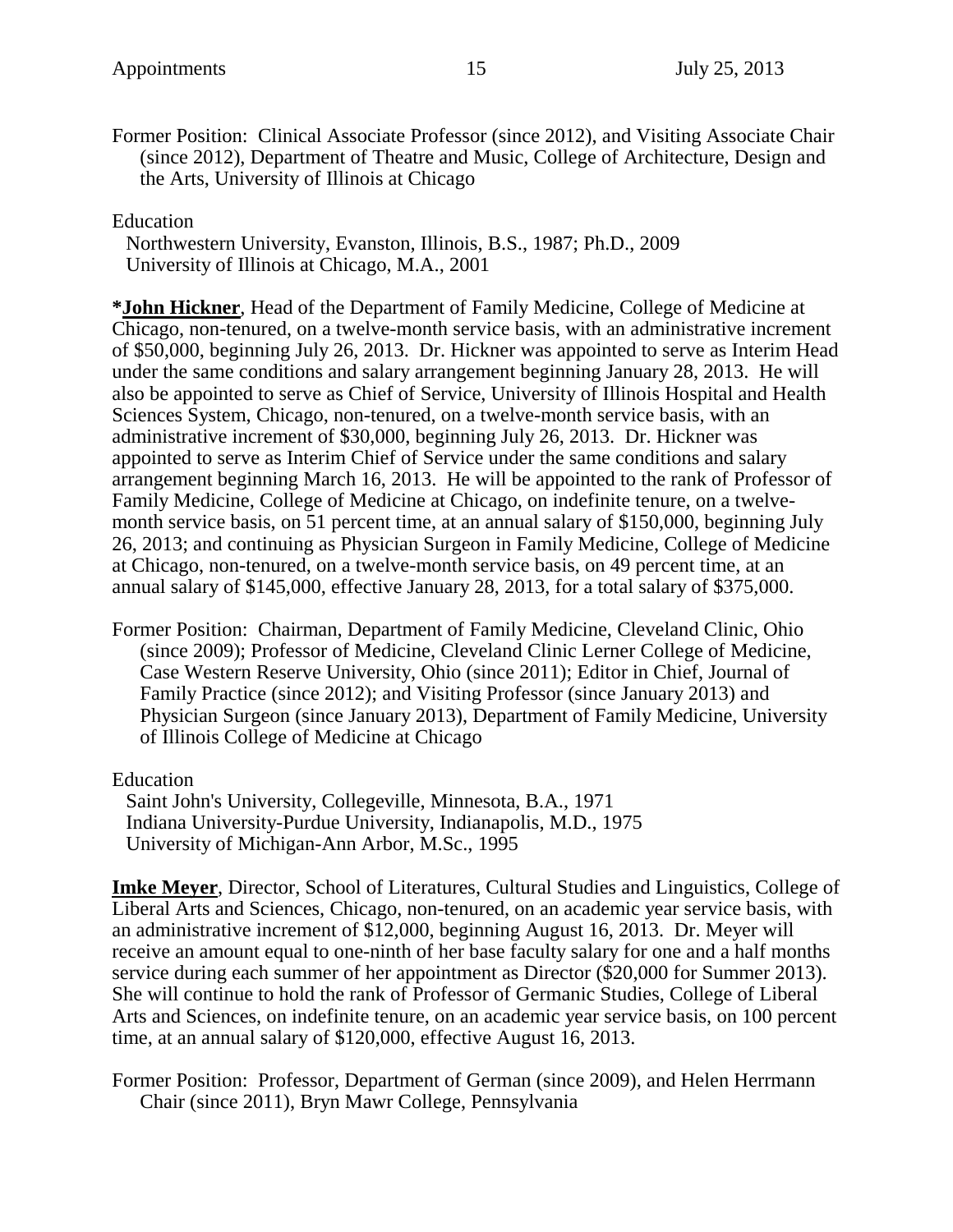Education

Westfälische Wilhelms-Universität, Münster, Germany, B.A., 1988 University of Washington, Seattle, M.A., 1990; Ph.D., 1993

**Walter Benn Michaels**, Head of the Department of English, College of Liberal Arts and Sciences, Chicago, non-tenured, on an academic year service basis, with an administrative increment of \$12,000, beginning August 16, 2013. Dr. Michaels will continue to hold the rank of Professor of English, College of Liberal Arts and Sciences, on indefinite tenure, on an academic year service basis, on 100 percent time, at an annual salary of \$181,840, effective August 16, 2013, for a total salary of \$193,840.

Former Position: Professor, Department of English, College of Liberal Arts and Sciences, University of Illinois at Chicago (since 2001)

Education

University of California-Santa Barbara, B.A., 1970; Ph.D., 1975

**Jamila R. Rashid**, Executive Director, Urban Health Program, Office of the Vice Provost of Planning and Programs, Chicago, non-tenured, on a twelve-month service basis, on 100 percent time, at an annual salary of \$165,000, beginning August 16, 2013.

Former Position: Adjunct Assistant Professor, Division of Health Policy and Administration, School of Public Health, University of Illinois at Chicago (since 2007); and Associate Director for Research and Policy, Office of Minority Health, Office of Assistant Secretary for Health, United States Department of Health and Human Services, Maryland (since 2009)

Education

Chicago State University, Illinois, B.S., 1978 University of Illinois at Chicago, M.P.H., 1989; Ph.D., 2002

**\*Mary D. Stephenson**, Head of the Department of Obstetrics and Gynecology, College of Medicine at Chicago, non-tenured, on a twelve-month service basis, with an administrative increment of \$80,000, beginning July 26, 2013; and Chief of Service, University of Illinois Hospital and Health Sciences System, Chicago, non-tenured, on a twelve-month service basis, with an administrative increment of \$75,000, beginning July 26, 2013. Dr. Stephenson was appointed to serve as Interim Head under the same conditions and salary arrangement beginning July 1, 2012; and Interim Chief of Service under the same conditions and salary arrangement beginning March 16, 2013. She will also be appointed to the rank of Professor of Obstetrics and Gynecology, College of Medicine at Chicago, on indefinite tenure, on a twelve-month service basis, on 51 percent time, at an annual salary of \$180,000, beginning July 26, 2013. Dr. Stephenson will continue to serve as Physician Surgeon in Obstetrics and Gynecology, College of Medicine at Chicago, non-tenured, on a twelve-month service basis, on 49 percent time, at an annual salary of \$175,000, effective August 16, 2012, for a total salary of \$510,000.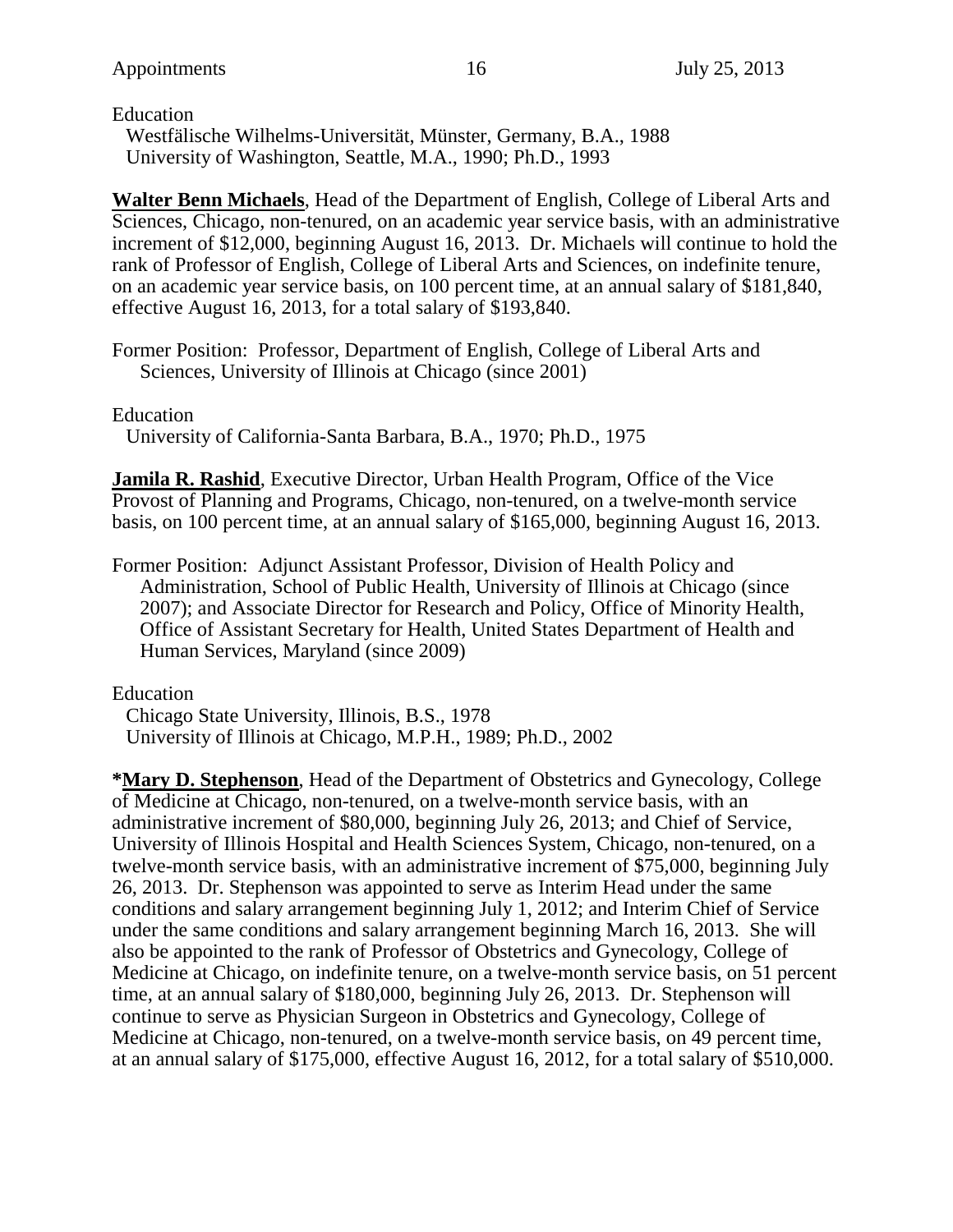Former Position: Director, Recurrent Pregnancy Loss Program, University of Chicago, Illinois (since 2004); Adjunct Professor, Department of Obstetrics and Gynaecology/Reproductive Endocrinology and Infertility, University of British Columbia, Vancouver, Canada (since 2004); Visiting Professor (since 2012), and Physician Surgeon (since 2012), Department of Obstetrics and Gynecology, University of Illinois College of Medicine at Chicago

#### Education

University of British Columbia, Vancouver, Canada, B.S., 1977; M.D., 1981; M.S., 1996

**Renee R. Taylor**, Vice Provost, Office of the Vice Provost for Faculty Affairs, Chicago, non-tenured, on a twelve-month service basis, on 85 percent time, at an annual salary of \$152,181 and an administrative increment of \$26,250, beginning July 26, 2013. Dr. Taylor will continue to hold the rank of Professor of Occupational Therapy, College of Applied Health Sciences, on indefinite tenure, on an academic year service basis, on 15 percent time, at an annual salary of \$21,972, effective July 26, 2013; and Director of the Model for Human Occupation (MOHO) Clearinghouse, Department of Occupational Therapy, College of Applied Health Sciences, non-tenured, on a twelve-month service basis, on zero percent time, non-salaried, effective August 16, 2012, for a total salary of \$200,403.

Former Position: Professor, Department of Occupational Therapy, College of Applied Health Sciences (since 2006), Honors College Faculty, Honors College (since 2009), Director of MOHO Clearinghouse, Department of Occupational Therapy, College of Applied Health Sciences (since 2010), and Interim Vice Provost, Office of the Vice Provost for Faculty Affairs (since 2012), University of Illinois at Chicago

Education

Northwestern University, Evanston, Illinois, B.A., 1992 DePaul University, Chicago, Illinois, M.A., 1995; Ph.D., 1997

**Rohit Varma**, Head of the Department of Ophthalmology and Visual Sciences, College of Medicine at Chicago, non-tenured, on a twelve-month service basis, with an administrative increment of \$100,000, beginning July 26, 2013; and Professor of Ophthalmology and Visual Sciences, College of Medicine at Chicago, on indefinite tenure, on a twelve-month service basis, on 50 percent time, at an annual salary of \$200,000, beginning July 26, 2013. Dr. Varma was appointed to serve as Interim Head and Visiting Professor under the same conditions and salary arrangement beginning October 8, 2012. He will continue to serve as Physician Surgeon in Ophthalmology and Visual Sciences, College of Medicine at Chicago, non-tenured, on a twelve-month service basis, on 50 percent time, at an annual salary of \$200,000, effective July 26, 2013; Associate Dean for Strategic Planning, College of Medicine at Chicago, non-tenured, on a twelve-month service basis, with an administrative increment of \$35,000, effective October 8, 2012; and Illinois Lions/Charles I. Young Endowed Chair in Ocular Research, Department of Ophthalmology and Visual Sciences, College of Medicine at Chicago, non-tenured, on a twelve-month service basis, with an administrative increment of \$75,000, effective October 8, 2012, for a total salary of \$610,000.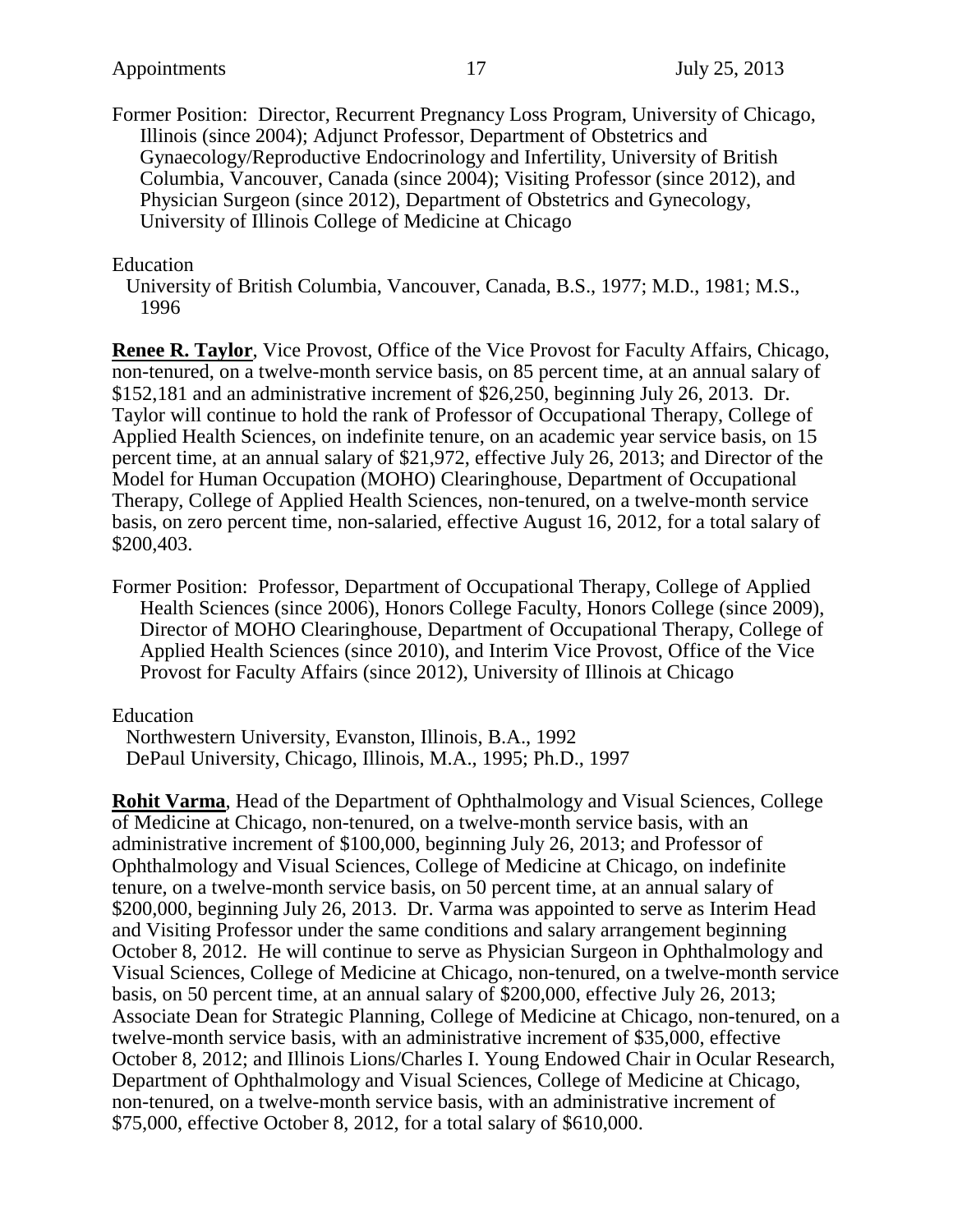Former Position: Physician Surgeon (since 2012), and Illinois Lions/Charles I. Young Endowed Chair in Ocular Research (since 2012), Department of Ophthalmology and Visual Sciences, and Associate Dean for Strategic Planning (since 2012), University of Illinois College of Medicine at Chicago

Education

University of Delhi, New Delhi, India, M.D., 1986 Johns Hopkins University, Baltimore, Maryland, M.P.H., 1989

#### *Springfield*

**Merrill T. Mims**, Head of the Department of Computer Science, College of Liberal Arts and Sciences, Springfield, non-tenured, on an academic year service basis, with an administrative increment of \$12,261, beginning August 16, 2013. In addition, Dr. Mims will receive an amount equal to one-ninth of his total academic year salary for one month of service during each summer of his appointment as Head (\$12,261 for Summer 2014). He will continue to hold the rank of Professor of Computer Science, College of Liberal Arts and Sciences, on indefinite tenure, on an academic year service basis, on 100 percent time, at an annual salary of \$110,350, effective August 16, 2013, for a total salary of \$134,872.

Former Position: Professor, Department of Computer Science, College of Liberal Arts and Sciences, University of Illinois at Springfield (since 2003)

Education

Northwestern State University, Natchitoches, Louisiana, B.S., 1967; M.S. (Mathematics), 1971 Louisiana State University and Agricultural and Mechanical College, Baton Rouge, M.S. (System Science), 1979

University of North Texas, Denton, Ph.D., 1983

**Joyce Ann Down Shotick**, Director, Peoria Center, Office of the Vice Chancellor for Academic Affairs, Springfield, non-tenured, on a twelve-month service basis, on 100 percent time, at an annual salary of \$80,000, beginning July 26, 2013. Dr. Shotick was appointed to serve as Interim Director under the same conditions and salary arrangement beginning June 1, 2013.

Former Position: Executive Director, Student Development, Bradley University, Peoria, Illinois (since 2004)

#### Education

University of Illinois at Urbana-Champaign, B.S., 1977; M.S., 1980; Ph.D., 1996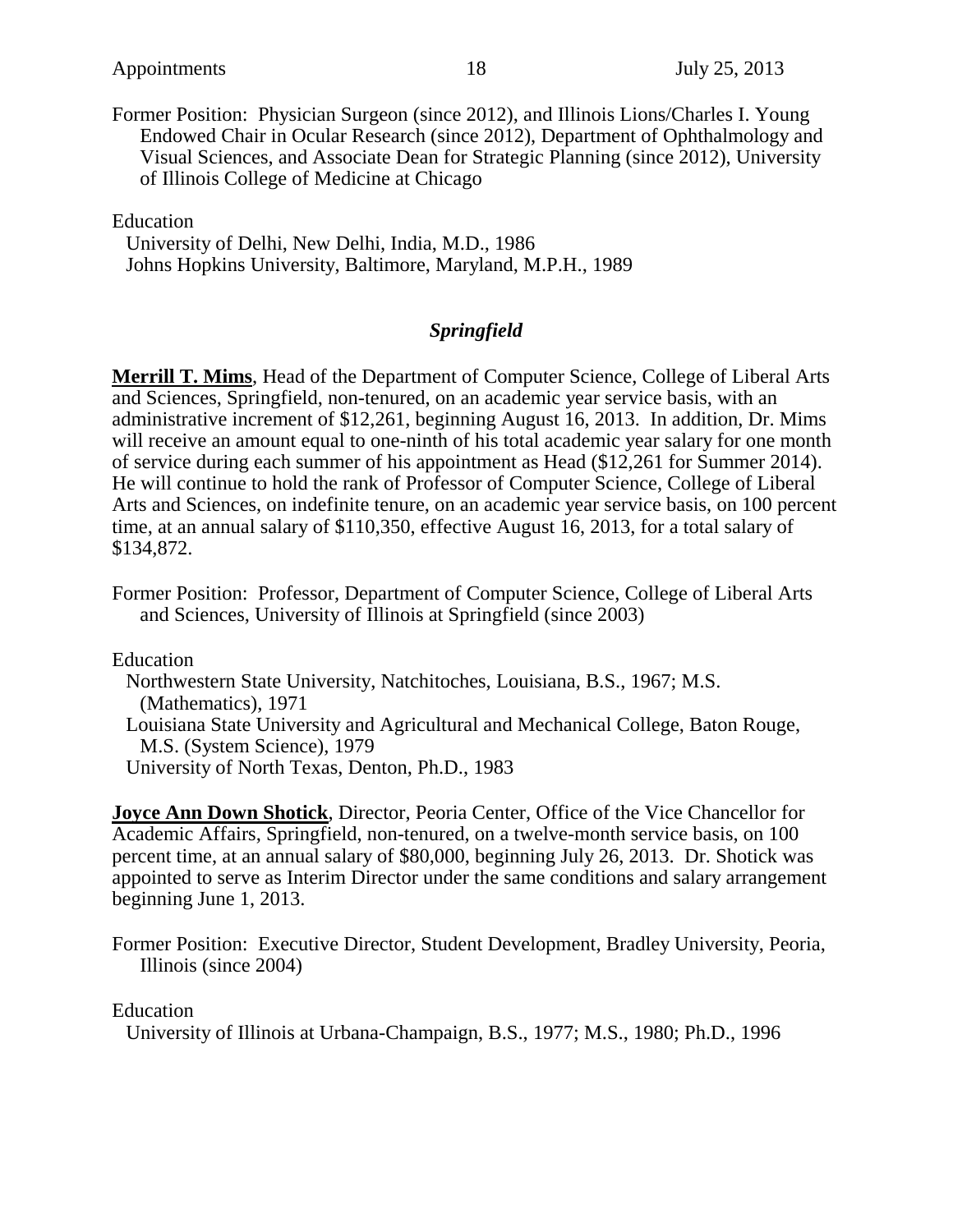### *University Administration*

**Camille Baxter**, Senior Director, Health Enterprise Marketing, Office of the Vice President for Health Affairs, University Administration, non-tenured, on a twelve-month service basis, on 100 percent time, at an annual salary of \$162,908, beginning July 29, 2013. Ms. Baxter was appointed to serve as Interim Senior Director under the same conditions and salary arrangement beginning June 1, 2013.

Former Position: Director of Health Enterprise Marketing, Office of the Vice President for Health Affairs, University of Illinois (since 2011)

Education

Loyola University Chicago, Illinois, B.A., 1981 DePaul University, Chicago, Illinois, M.A., 2008

**Karen B. Greenwalt**, Director of Strategic Budget and Finance, Administrative Information Technology Services, University Administration, non-tenured, on a twelvemonth service basis, on 100 percent time, at an annual salary of \$115,000, beginning August 12, 2013.

Former Position: Director, Information Management, University Office of Human Resources, University of Illinois (since 2011)

Education Southern Illinois University Carbondale, B.S., 1994 University of Illinois at Urbana-Champaign, Ed.M., 2004; M.B.A., 2013

**Jonathan M. Norvell**, Director, Agricultural Property Services, Office of Treasury Operations, Agricultural Property Services, University Administration, non-tenured, on a twelve-month service basis, on 100 percent time, at an annual salary of \$110,000, beginning July 29, 2013. Dr. Norvell was appointed to serve as Interim Director under the same conditions and salary arrangement beginning May 16, 2013. He will continue to hold the rank of Teaching Associate in Agricultural and Consumer Economics, College of Agricultural, Consumer and Environmental Sciences, Urbana-Champaign, non-tenured, on a twelve-month service basis, on zero percent time, non-salaried, effective August 16, 2012, for a total salary of \$110,000.

Former Position: Teaching Associate, Department of Agricultural and Consumer Economics, College of Agricultural, Consumer and Environmental Sciences, University of Illinois at Urbana-Champaign (since 1989); and Associate Director of Agricultural Investments, Office of Treasury Operations, Agricultural Property Services, University of Illinois (since 2005)

Education

Illinois State University, Normal, B.S., 1986 University of Illinois at Urbana-Champaign, M.S., 1991; Ph.D., 2002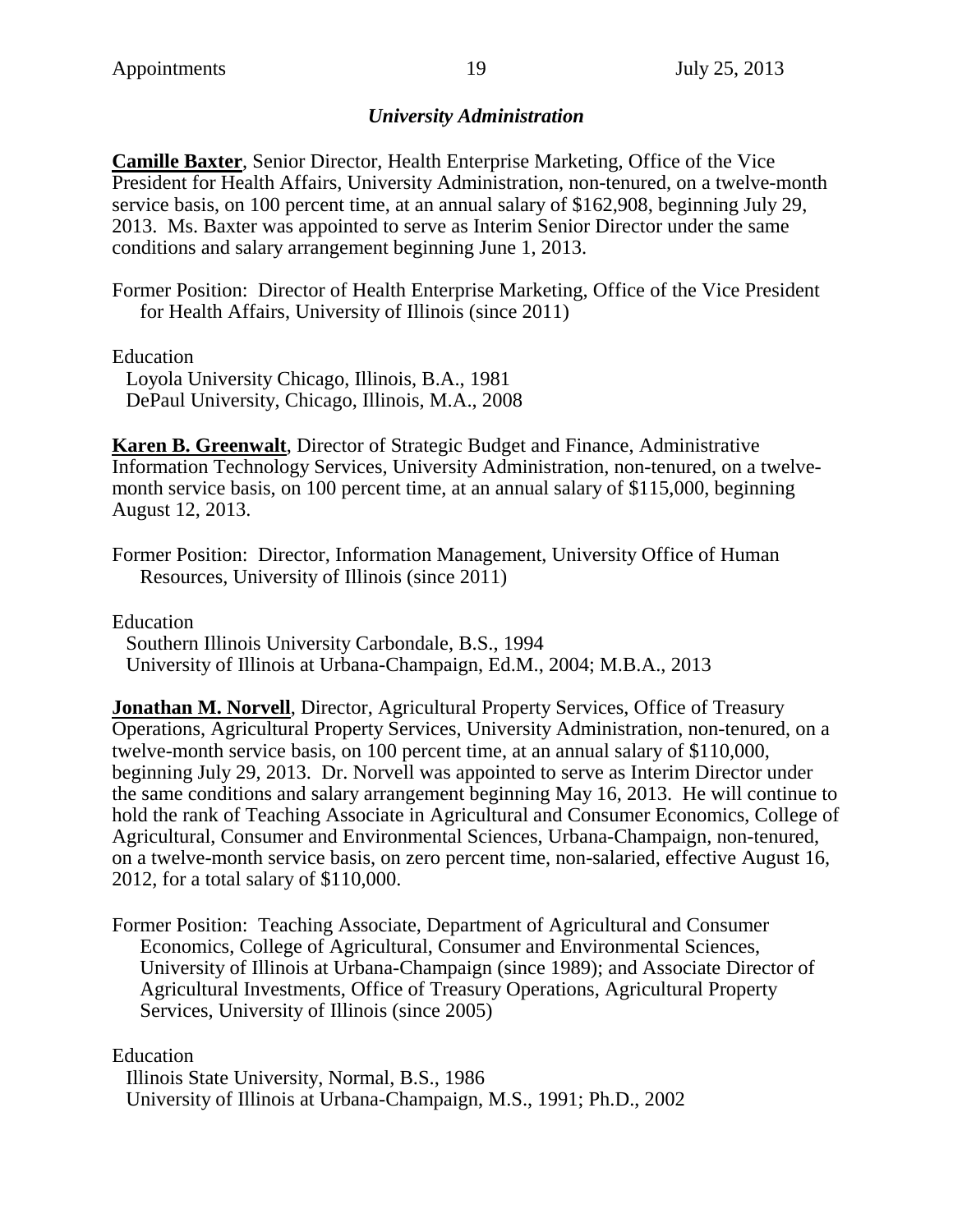**Aaron J. Walz**, Assistant Vice President, Decision Support, Administrative Information Technology Services, University Administration, non-tenured, on a twelve-month service basis, on 100 percent time, at an annual salary of \$126,690, beginning July 29, 2013. Mr. Walz was appointed to serve as Interim Assistant Vice President under the same conditions and salary arrangement beginning May 16, 2013.

Former Position: Director, Decision Support, Administrative Information Technology Services, University of Illinois (since 2010)

Education

University of Illinois at Urbana-Champaign, B.S., 1997

**Jennifer L. Woodard, Director of Strategic Engagement, Office of the Vice President** for Research, University Administration, non-tenured, on a twelve-month service basis, on 100 percent time, at an annual salary of \$150,000, beginning July 29, 2013. Ms. Woodard was appointed to serve as Interim Director under the same conditions and salary arrangement beginning July 1, 2013.

Former Position: Associate Vice Chancellor for Civic and Corporate Relations, Office of the Vice Chancellor for External Affairs, University of Illinois at Chicago (since 2003); and President, Illinois Medical District Commission, Chicago (since 2012)

Education University of North Dakota Main Campus, Grand Forks, B.A., 1977 Northwestern University, Evanston, Illinois, J.D., 1980

## **INTERCOLLEGIATE ATHLETIC STAFF**

### *Urbana-Champaign*

**Dan S. Hartleb**, Head Varsity Coach-Baseball, Division of Intercollegiate Athletics, Urbana-Champaign, a new multi-year agreement, on 100 percent time, effective August 16, 2013, through August 15, 2016. Coach's base salary will be increased to \$155,000, effective August 16, 2013. Coach Hartleb will be eligible to receive incentive pay per the Division of Intercollegiate Athletics Coach's Incentive Program and per Wilson Team Sports Endorsement Agreement for post-season competition successes. In addition, for service as head baseball coach for the University's baseball camps and clinics, Mr. Hartleb will receive 90 percent of the net profit of the camps and clinics. A performance review will be held in June of each contract year to determine any salary adjustments after August 15, 2014.

Former Position: Head Coach-Baseball, Division of Intercollegiate Athletics, University of Illinois at Urbana-Champaign (since 2005)

#### Education

Southern Illinois University Carbondale, B.A., 1989; M.S., 1996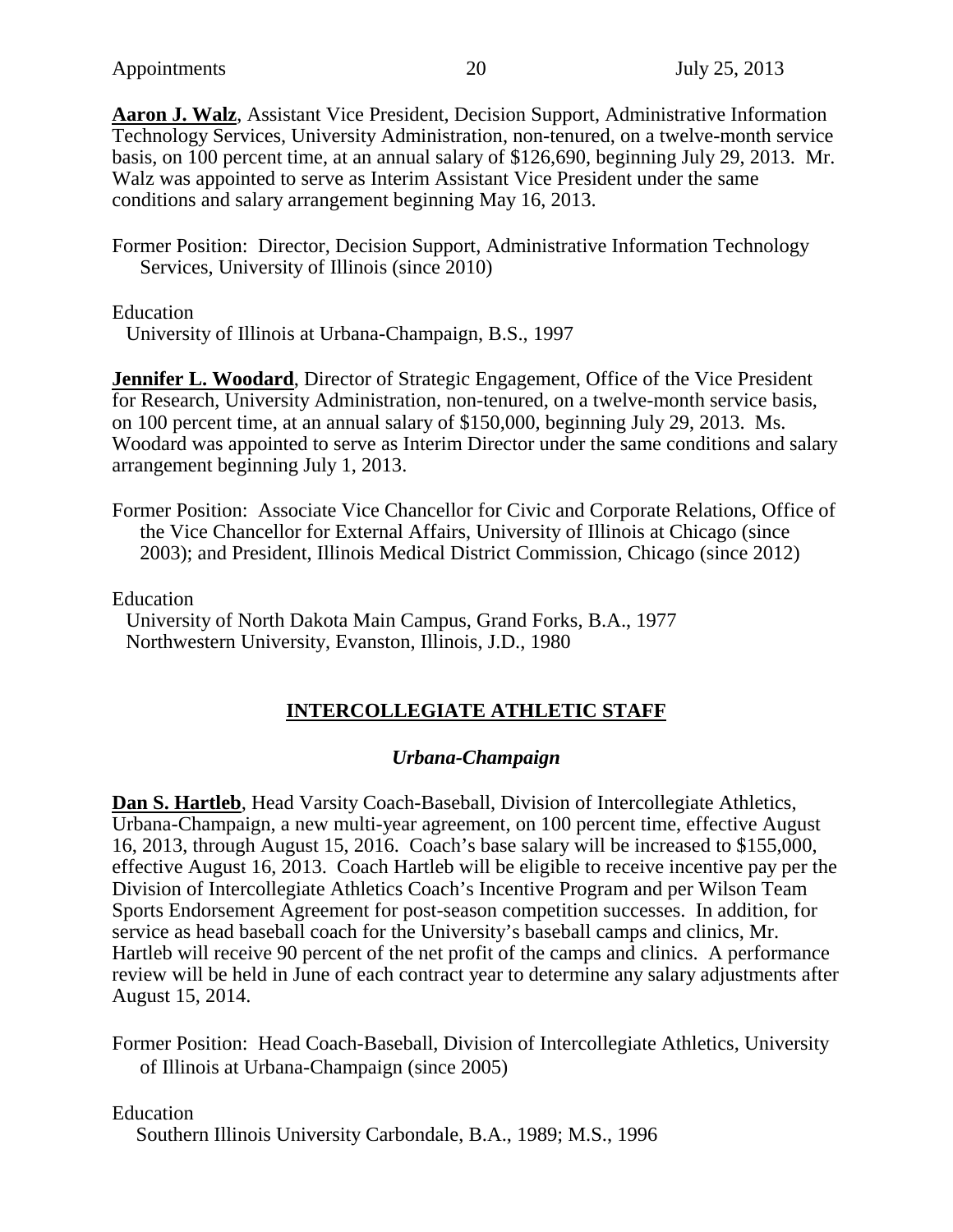### *Chicago*

**Michael J. Dee**, Head Varsity Coach, Men's Baseball, Division of Intercollegiate Athletics, Chicago, non-tenured, on a twelve-month service basis, with a multi-year contract, on 100 percent time, effective August 16, 2013 through August 15, 2018, at an annual base salary of \$105,000. Coach Dee shall be eligible for merit raises above the guaranteed base salary amount if justified by the periodic evaluations of the Director of Athletics.

He shall also receive \$10,000 per year for services performed as Manager for Les Miller Field activities.

Coach Dee shall have the opportunity to receive supplemental compensation in consideration of efforts contributing to exceptional Team performance and participation in certain games or tournaments:

| Event                                        | <b>Bonus Compensation</b>               |
|----------------------------------------------|-----------------------------------------|
| Maintains NCAA Compliance and Achieved       |                                         |
| <b>Student Athlete Academic Performance</b>  | \$2,000 increase to current base salary |
| Goals                                        |                                         |
| Horizon League Regular Season                | 5% bonus of current base salary         |
| Championship                                 |                                         |
| Horizon League Tournament Championship       | 5% bonus of current base salary         |
| <b>Advancement to NCAA Tournament</b>        | 5% bonus of current base salary         |
| (at-large bid)                               |                                         |
| Wins NCAA Men's Baseball Championship        | 25% bonus of current base salary        |
| Receives Horizon League Head Coach of        | $$2,500$ bonus                          |
| the Year                                     |                                         |
| Receives National Coach of the Year          | $$10,000$ bonus                         |
| Team selected as a top 25 team in final poll | \$5,000 bonus                           |
| <b>Auto Stipend</b>                          | Not to exceed \$7,000 annually during   |
|                                              | the term of the employment contract     |

Former Position: Head Varsity Coach, Men's Baseball, Division of Intercollegiate Athletics, University of Illinois at Chicago (since 1998)

Education

The Pennsylvania State University, University Park, B.S., 2002 University of Illinois at Chicago, M.Ed., 2005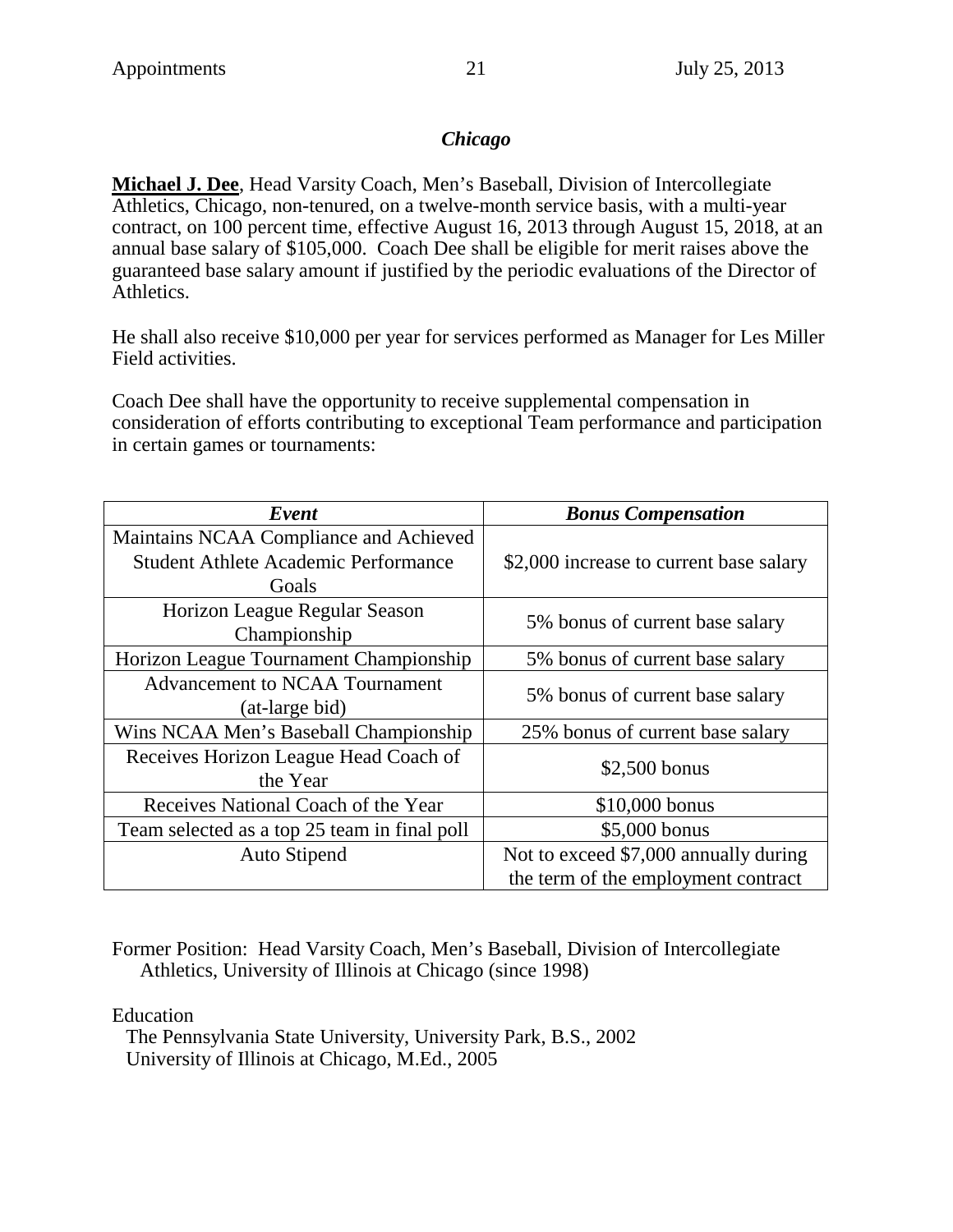### **ADDENDUM**

### *ADMINISTRATIVE BIOSKETCHES*

#### *Urbana-Champaign*

**Sharon M. Nickols-Richardson**, Head of the Department of Food Science and Human Nutrition, College of Agricultural, Consumer and Environmental Sciences, Urbana-Champaign, non-tenured, on an academic year service basis, with an administrative increment of \$20,000, beginning July 1, 2013. Dr. Nickols-Richardson will be appointed to the rank of Professor of Food Science and Human Nutrition, College of Agricultural, Consumer and Environmental Sciences, summer appointment, on 100 percent time, at a monthly rate of \$13,889, July 1-August 15, 2013; and continuing on indefinite tenure, on an academic year service basis, on 100 percent time, at an annual salary of \$125,000, effective August 16, 2013. She will receive an amount equal to two-ninths of her faculty base salary for two months of faculty service during each summer of her appointment as Head (\$27,778 during Summer 2014).

**John A. Rogers**, Director of the Frederick Seitz Materials Research Laboratory, College of Engineering, Urbana-Champaign, non-tenured, on an academic year service basis, with an administrative increment of \$5,000, beginning November 9, 2012. Dr. Rogers will receive an amount equal to one-ninth of his total academic year salary for one month of service during each summer as Director (\$25,644 during Summer 2013). He was appointed to serve as Interim Director under the same conditions and salary arrangement beginning October 1, 2012. Dr. Rogers will continue to hold the rank of Professor of Materials Science and Engineering, College of Engineering, on indefinite tenure, on an academic year service basis, on 50 percent time, at an annual salary of \$104,150, effective October 1, 2012; Lee J. Florey-Founder Chair Professor of Materials Science and Engineering, College of Engineering, non-tenured, on an academic year service basis, with an annual increment of \$17,500, effective August 16, 2012; Professor, Beckman Institute for Advanced Science and Technology, Office of the Vice Chancellor for Research, non-tenured, on an academic year service basis, on zero percent time, nonsalaried, effective August 16, 2012; Department Affiliate, Micro and Nanotechnology Laboratory, College of Engineering, non-tenured, on an academic year service basis, on zero percent time, non-salaried, effective August 16, 2012; Department Affiliate in Bioengineering, College of Engineering, non-tenured, on an academic year service basis, on zero percent time, non-salaried, effective August 16, 2012; Departmental Affiliate in Mechanical **and** Science and Engineering, College of Engineering, non-tenured, on an academic year service basis, on zero percent time, non-salaried, effective August 16, 2012; **Departmental Affiliate in Electrical and Computer Engineering, College of Engineering, non-tenured, on an academic year service basis, on zero percent time, non-salaried, effective August 16, 2012;** and Professor, Frederick Seitz Materials Research Laboratory, College of Engineering, non-tenured, on an academic year service basis, on 50 percent time, at an annual salary of \$104,150, effective October 1, 2012, for a total salary of \$256,444.